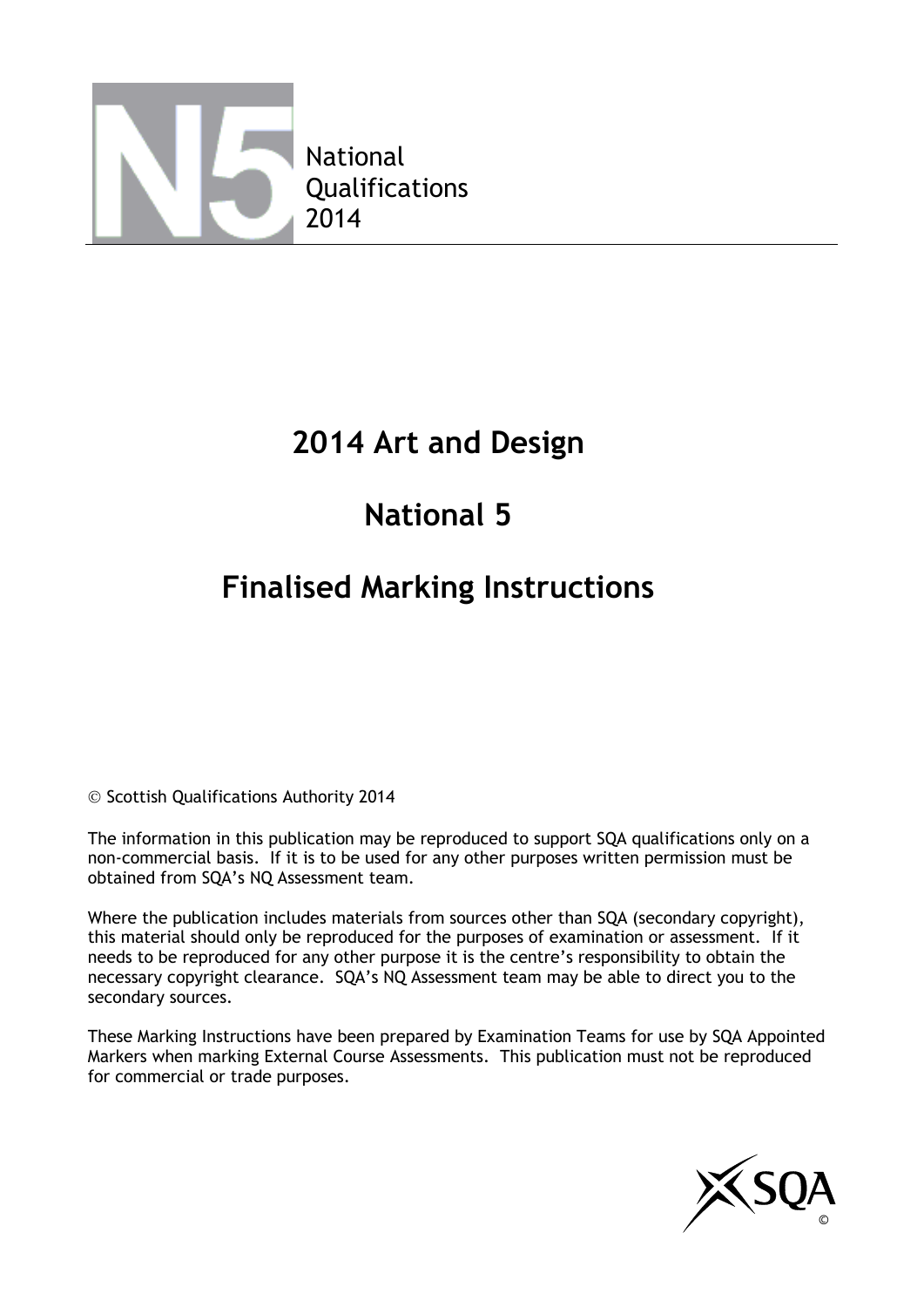#### **General Marking Principles for National 5 Art and Design**

*This information is provided to help you understand the general principles you must apply when marking candidate responses to questions in this Paper. These principles must be read in conjunction with the detailed marking instructions, which identify the key features required in candidate responses.*

- (a) Marks for each candidate response must always be assigned in line with these General Marking Principles and the Detailed Marking Instructions for this assessment.
- (b) Marking should always be positive. This means that, for each candidate response, marks are accumulated for the demonstration of relevant skills, knowledge and understanding: they are not deducted from a maximum on the basis of errors or omissions.
- (c) If a specific candidate response does not seem to be covered by either the principles or detailed Marking Instructions, and you are uncertain how to assess it, you must seek guidance from your Team Leader/Principal Assessor.
- (d) It is possible that some candidates could have investigated artists and designers who are not known to the marker. In such cases, markers are expected to research the artists/designers before marking the response.
- (e) Markers should consider the extent to which the candidate's response demonstrates their knowledge and understanding of art and design practice.
- (f) Marks should not be awarded for mere descriptive comment. At this level, candidates are expected to justify their answers. To gain marks, candidates must develop points made. For example,

'The artist has used a lot of red in the portrait' would not gain a mark as it is simply descriptive, but

'The artist has used a lot of red in the background of this portrait. This suggests to me that the subject is angry as we tend to associate red with this emotion', would gain a mark, as this answer shows some understanding of the expressive potential and use of specific colour and a more analytical response.

**√ 1**

0

- (g) No marks should be awarded for simply repeating information from the legend. Where candidates develop and use this information to justify their opinion or qualify their answer, credit can be given.
- (h) When entering marks in Scoris, use the annotations as follows:

To denote 1 mark awarded

To denote a valid point where maximum marks have already been awarded **√**

To denote a candidate response where no marks have been awarded

Please ensure that No Response is entered where a candidate has not attempted a question (including all optional questions not selected)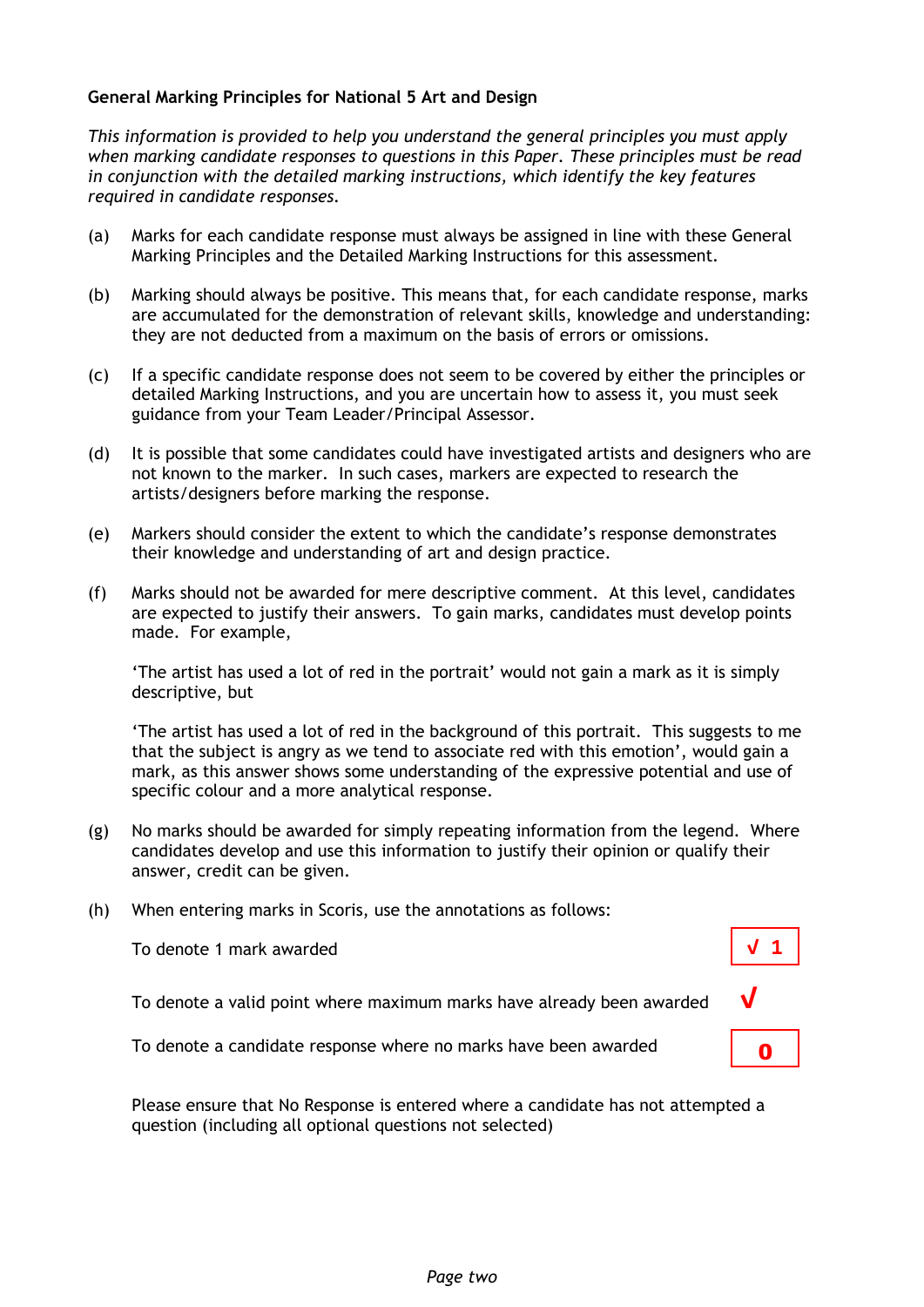#### **Overview**

National 5 level candidates are required to demonstrate knowledge and understanding of key art and design issues, and knowledge and understanding of the work of at least two artists and two designers. The format of the questions reflects this emphasis. Each section has two equally demanding parts.

The questions are designed to test candidates' ability to respond critically to images of visual arts and design products and to form and substantiate judgements about identified aspects of art practice and design issues.

The questions require candidates to demonstrate their understanding of art and design issues in an extended response format.

#### **Mandatory questions (Q1 and Q7)**

In these questions, candidates are required to demonstrate knowledge and understanding of key art and design issues and knowledge and understanding of the work of two artists and two designers. This question assesses the candidates' ability to identify similarities and differences in artists'/designers' approaches with explicit reference to their use of visual/design elements and to make direct comparisons between identified examples of their work.

In these questions, candidates are expected to provide substantiated reasons to support their personal opinions. One mark should be awarded for each relevant, justified point, which answers the question up to a maximum of 10 marks. Markers should follow the specific marking guidance for each aspect of these questions in the marking instructions table.

Candidates who discuss only one artist/designer in their answer have not fully answered the question and may only gain a maximum of 5 marks. Should this occur, answers should be marked according to the specific marking instructions for these questions. Candidates are expected to demonstrate their knowledge and understanding with reference to specific artworks/designs.

In SECTION 1, Expressive Art Studies, question 1, candidates will respond to the question by comparing two works of art with a common stimulus/theme.

In Expressive Art Studies questions, where the term 'artist' is used it should be interpreted in its broadest sense, covering painting, printmaking, photography, sculpture, installation, animation, film and video. They may also refer to groups of artists rather than individuals (eg artists who work in pairs/groups such as the Boyle family), and this is acceptable.

In SECTION 2, Design Studies, question 7, candidates will respond to the question by referring to two specific examples of designers' work. They will be asked about visual aspects and functional design issues in relation to the works they have selected.

In the Design Studies questions, the term 'designer' should also be inclusive of any form of design. Occasionally candidates may refer to collections of designs (particularly in fashion/textiles answers), and this is acceptable.

Candidates may also refer to groups of designers rather than individuals (eg Alessi or Timorous Beasties), and this is acceptable.

**Optional questions (Q2–6 and Q8–12)**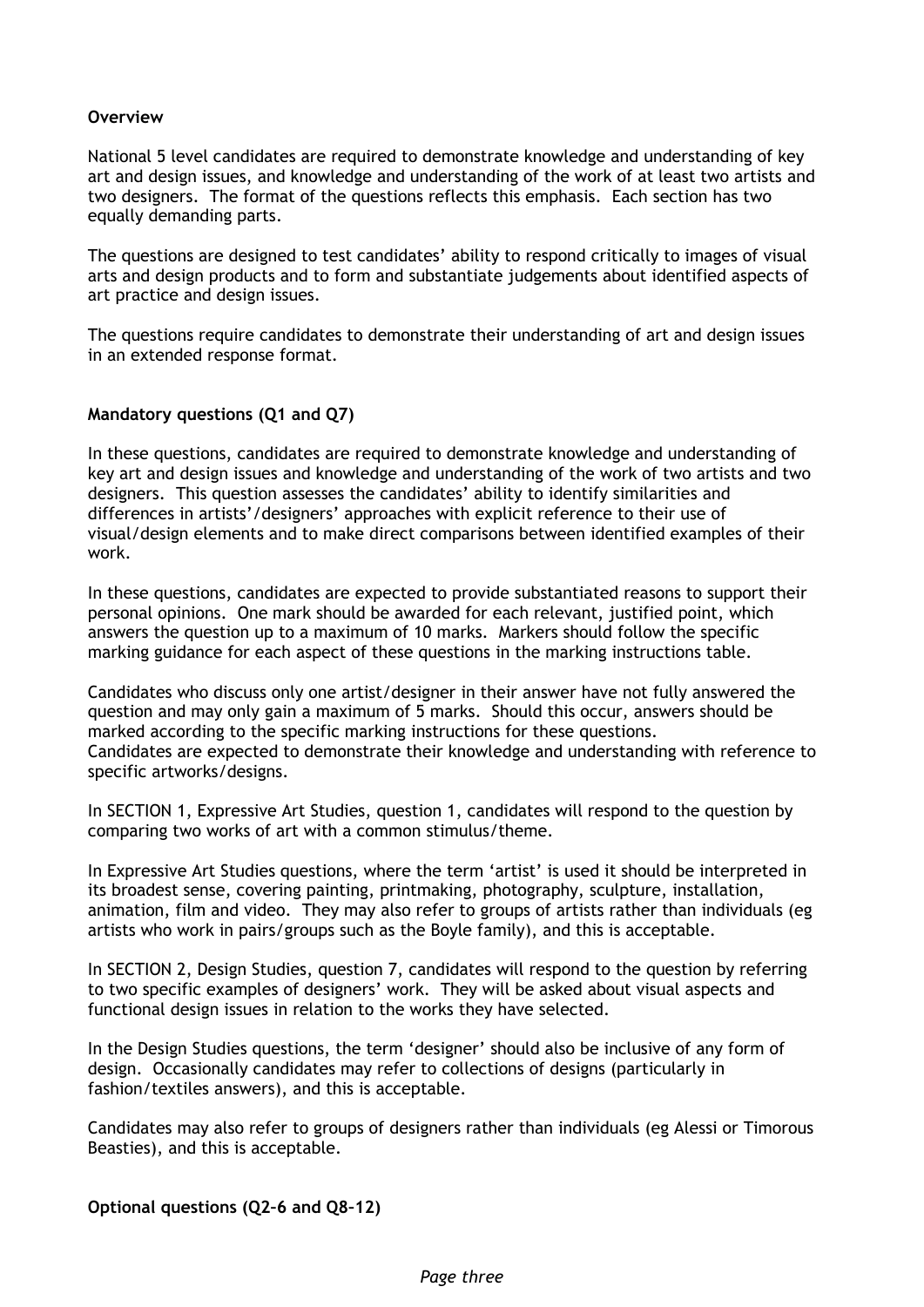These questions require candidates to give a personal response to one selected image from a choice of supplied images. They will demonstrate their understanding of specialist art and design vocabulary when commenting on key aspects of art and design practice and justifying their answers and opinions.

One mark should be awarded for each relevant, justified point, which answers the question up to a maximum of 10 marks. Markers should follow the specific marking guidance for each aspect of the questions provided in the table.

If a candidate answers more than one optional question in either section of the question paper, the answers should be marked and the response that gains the highest marks should be recorded.

In SECTION 1, Expressive Art Studies, they will comment on an unfamiliar image, demonstrating an understanding of important aspects of the artist's work. In SECTION 2, Design Studies, they will comment on an unfamiliar image, demonstrating understanding of specific design issues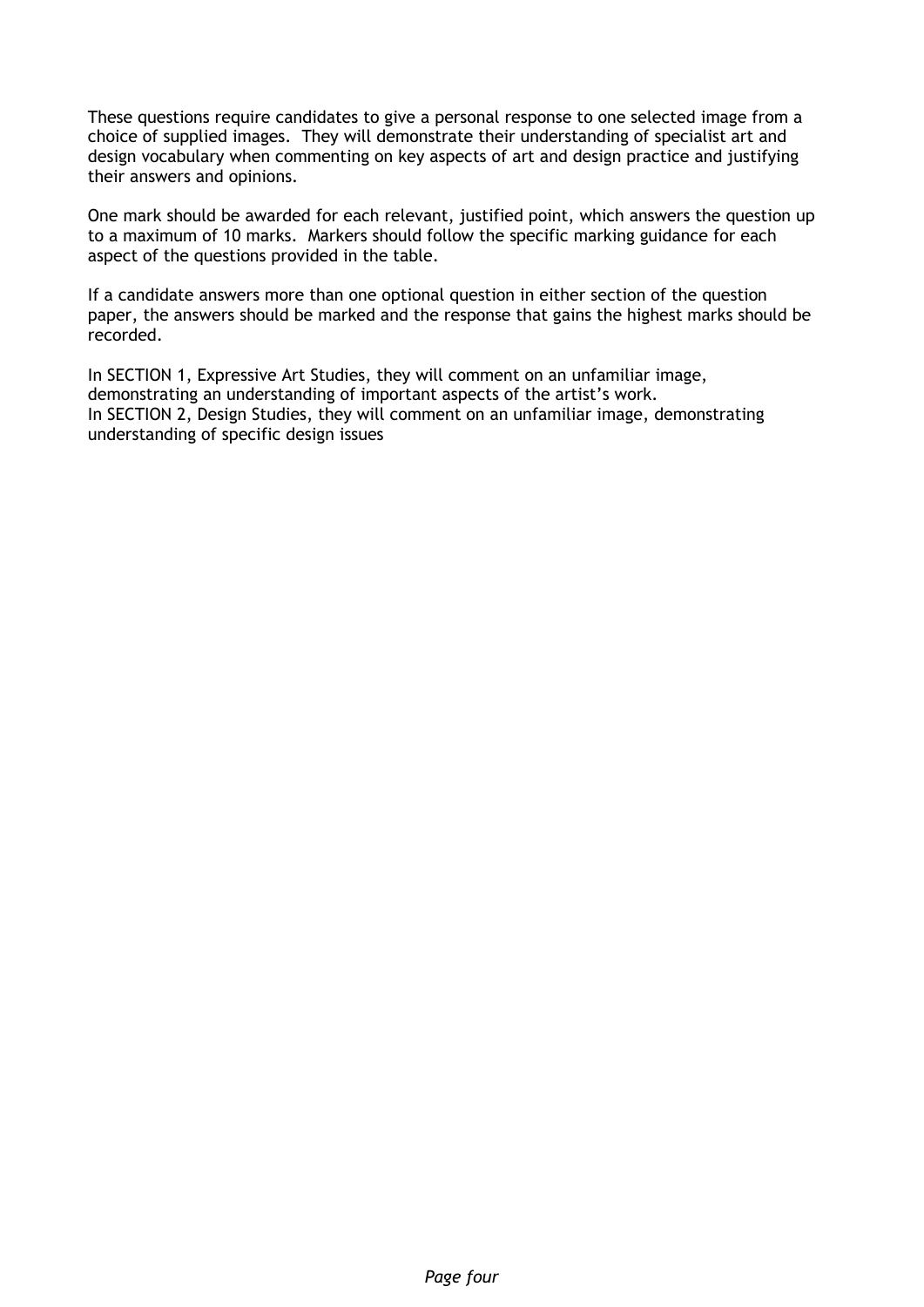### **Marking Instructions for each question**

### **Section 1 – Expressive Art Studies**

| Question |                                                                                     |                                                                                                 | <b>Max Mark</b>                                                                                                                                                                                     | <b>General Marking Instructions</b>                                                                                                                                                                                                | <b>Specific Marking Instructions</b>                                                                                                                                                             |
|----------|-------------------------------------------------------------------------------------|-------------------------------------------------------------------------------------------------|-----------------------------------------------------------------------------------------------------------------------------------------------------------------------------------------------------|------------------------------------------------------------------------------------------------------------------------------------------------------------------------------------------------------------------------------------|--------------------------------------------------------------------------------------------------------------------------------------------------------------------------------------------------|
| 1.       |                                                                                     |                                                                                                 | 10                                                                                                                                                                                                  | All candidates will answer this<br>question. Candidates are expected                                                                                                                                                               | The maximum marks available for this question is 10 marks. Candidates'<br>responses can be credited in a number of ways.                                                                         |
|          |                                                                                     | to demonstrate their knowledge and<br>understanding with reference to two<br>specific artworks. | Candidates are asked to compare each artist's use of :                                                                                                                                              |                                                                                                                                                                                                                                    |                                                                                                                                                                                                  |
|          |                                                                                     |                                                                                                 |                                                                                                                                                                                                     | $\bullet$<br>subject matter<br>composition/arrangement                                                                                                                                                                             |                                                                                                                                                                                                  |
|          |                                                                                     |                                                                                                 |                                                                                                                                                                                                     | The two selected examples of                                                                                                                                                                                                       | • colour                                                                                                                                                                                         |
|          | artwork should clearly contain similar<br>still life paintings with similar<br>etc. | subject matter or be based on the<br>same theme, eg two portraits, two                          | This will include a comparison of how the artist has used the selected<br>elements. Candidates will also identify which of the two works they find<br>most successful, and explain the reasons why. |                                                                                                                                                                                                                                    |                                                                                                                                                                                                  |
|          |                                                                                     |                                                                                                 |                                                                                                                                                                                                     | objects, two coastal landscapes, two<br>works based on war, fantasy, dance,                                                                                                                                                        | A maximum of 8 marks are available for comparing the two selected<br>artworks. Appropriate answers here would include commenting on:<br>the choice of subject matter and its effect on each work |
|          |                                                                                     |                                                                                                 |                                                                                                                                                                                                     | This question allows candidates to                                                                                                                                                                                                 | the compositional techniques used and/or arrangement and the effect<br>on the works                                                                                                              |
|          |                                                                                     |                                                                                                 |                                                                                                                                                                                                     | compare artists' approaches with<br>explicit reference to specific                                                                                                                                                                 | each artist's use of colour for expressive effect and how this has been<br>achieved                                                                                                              |
|          |                                                                                     |                                                                                                 |                                                                                                                                                                                                     | elements. In the extended response,<br>candidates will make direct<br>comparisons between selected                                                                                                                                 | $\bullet$<br>any other well justified comments relating to subject matter,<br>composition/arrangement and colour.                                                                                |
|          |                                                                                     |                                                                                                 | examples of artwork. They will also<br>be asked to make a judgement on a<br>specific issue. They will be required<br>to give two reasons for their<br>response.                                     | Candidates who have not responded on subject matter, composition/<br>arrangement and colour cannot gain the full 8 marks available; at least<br>one valid point must be made on each aspect of the question.                       |                                                                                                                                                                                                  |
|          |                                                                                     |                                                                                                 |                                                                                                                                                                                                     | A total of 2 marks are available for identifying which of the artworks the<br>candidate considers to be most successful, giving two reasons. Marks<br>should not be awarded for repeating earlier points, if these points have not |                                                                                                                                                                                                  |
|          |                                                                                     |                                                                                                 |                                                                                                                                                                                                     | Candidates who discuss only one<br>artist can only gain a maximum of 5<br>marks. Answers should be marked<br>according to the specific marking<br>instructions should this occur.                                                  | been developed in any way.                                                                                                                                                                       |
|          |                                                                                     |                                                                                                 |                                                                                                                                                                                                     |                                                                                                                                                                                                                                    | Where candidates' answers only discuss one artist in their answer, marks<br>should be awarded as follows:                                                                                        |
|          |                                                                                     |                                                                                                 |                                                                                                                                                                                                     |                                                                                                                                                                                                                                    | A maximum of 3 marks are available for discussing artwork with reference<br>to one artist's use of the specific elements.                                                                        |
|          |                                                                                     |                                                                                                 |                                                                                                                                                                                                     |                                                                                                                                                                                                                                    | A maximum of 2 marks are available for explaining why they consider the<br>artist's work successful, giving reasons.                                                                             |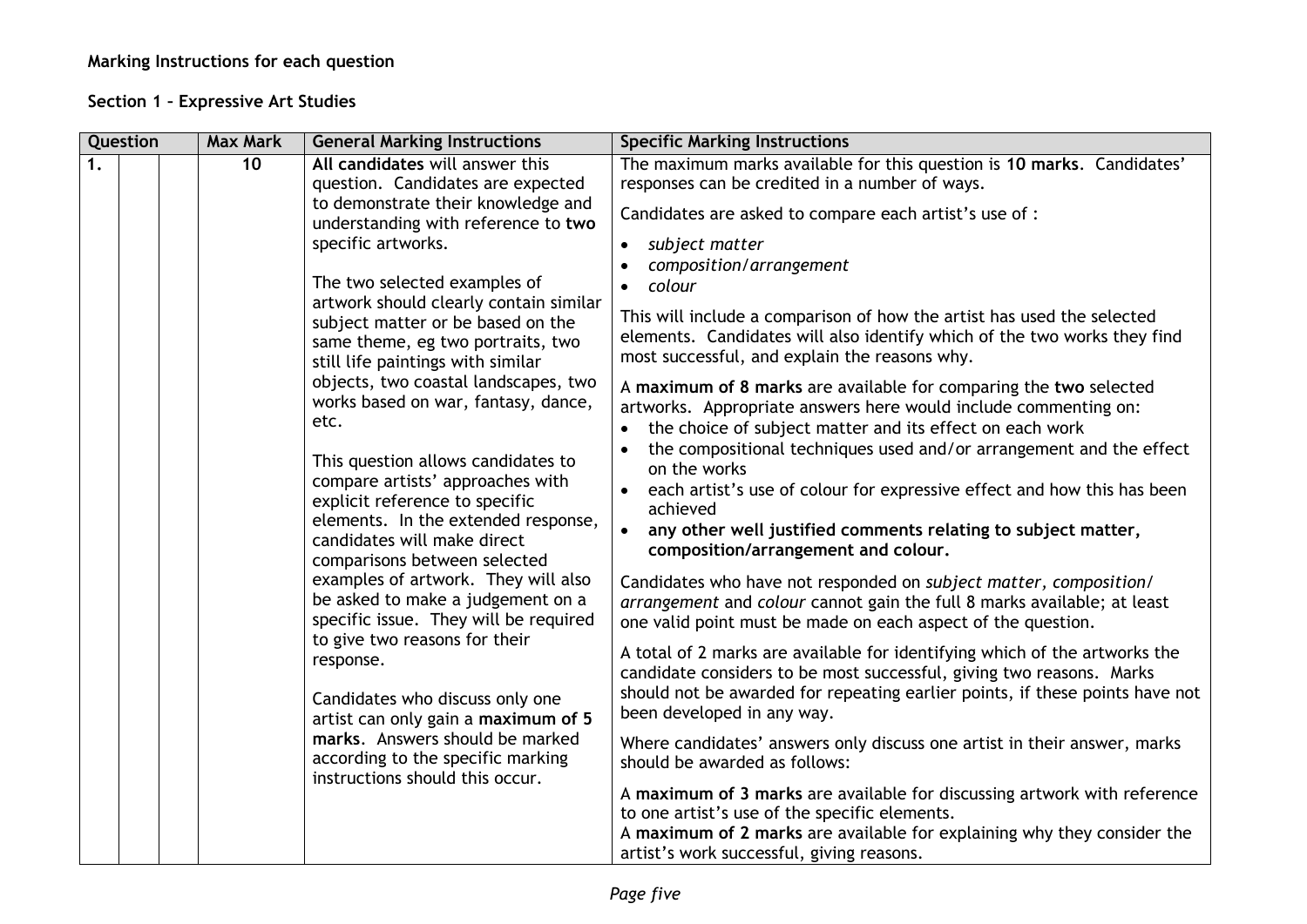| Question | <b>Max Mark</b> | <b>General Marking Instructions</b>                                                                                                                                        | <b>Specific Marking Instructions</b>                                                                                                                                                                                          |
|----------|-----------------|----------------------------------------------------------------------------------------------------------------------------------------------------------------------------|-------------------------------------------------------------------------------------------------------------------------------------------------------------------------------------------------------------------------------|
| 2.       | 10              | Candidates are asked to choose and<br>respond to one other question from<br>this section of the paper.                                                                     | The maximum marks available for this question is 10 marks. Candidates'<br>responses can be credited in a number of ways up to a maximum of 10<br>marks.                                                                       |
|          |                 | There is a choice of five different<br>questions for personalisation and<br>choice $(Q2-6)$ .<br>Each of these questions asks                                              | This question asks candidates to:<br>comment on the work referring to subject matter, colour and pose<br>give their opinion on the mood and atmosphere of the piece and<br>two reasons                                        |
|          |                 | candidates to:<br>comment on the artist's methods<br>$\bullet$<br>or approach to the subject and<br>their use of specific elements                                         | Marks can be awarded for relevant substantiated comments or points<br>relating to the artist's approach to the painting. One mark should be<br>awarded for each relevant point made up to the maximum of 8 marks in<br>total. |
|          |                 | • give their opinion on the work,<br>justifying their opinions.                                                                                                            | A maximum of 2 marks may be awarded for giving reasons for their<br>personal opinion on the mood of the piece. One mark should be awarded<br>for each relevant point made up to the maximum of 2 marks in total.              |
|          |                 | Marks should not be awarded for<br>mere descriptive comments or simply<br>repeating information from the<br>legend. To gain marks, candidates<br>must develop points made. |                                                                                                                                                                                                                               |
|          |                 | Any substantiated comments and<br>valid, justified personal opinions<br>should be rewarded. These opinions<br>can be either positive or negative.                          |                                                                                                                                                                                                                               |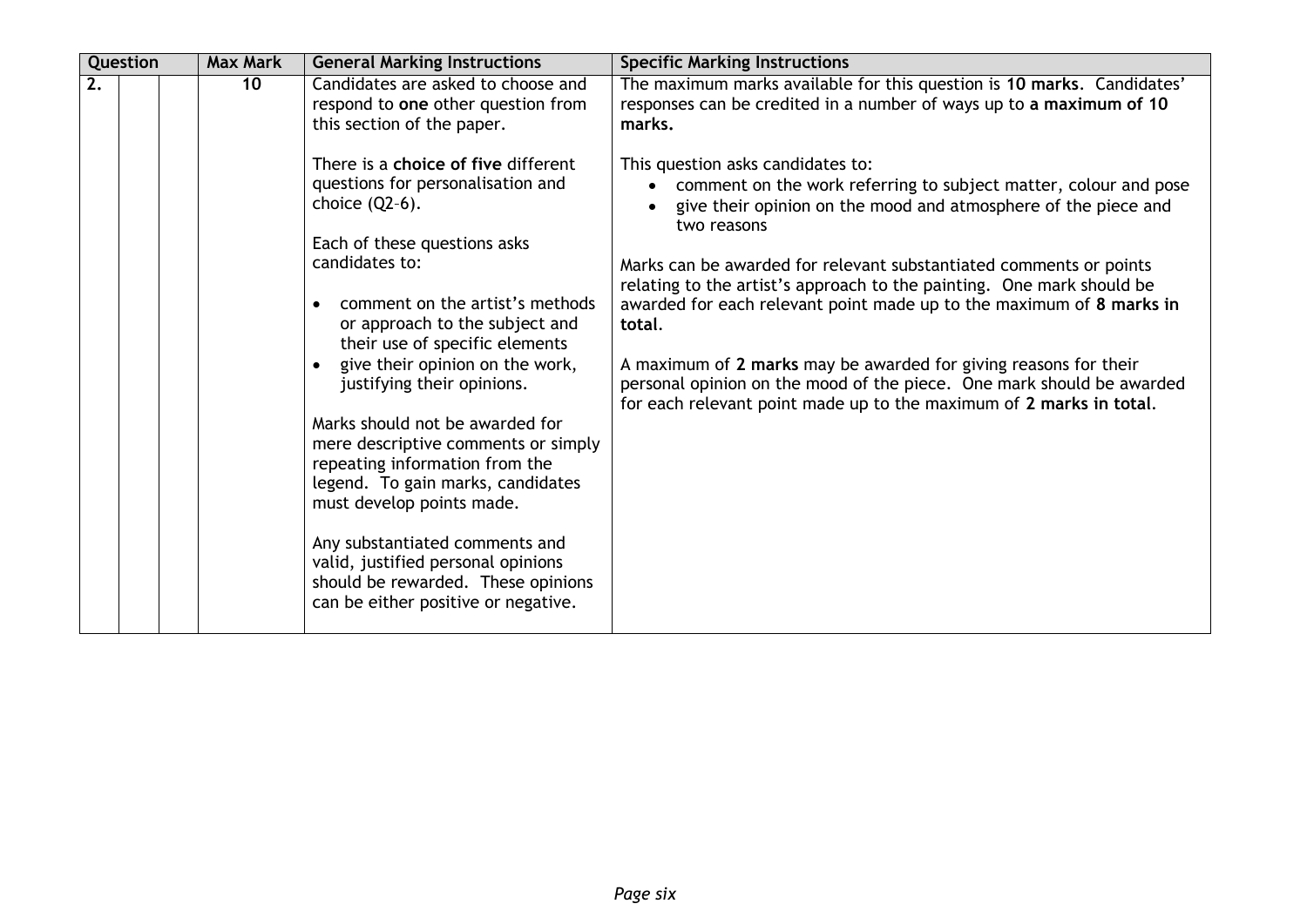| Question | <b>Max Mark</b> | <b>General Marking Instructions</b> | <b>Specific Marking Instructions</b>            |                                                                                                                                                                                                                                                                                                                                                                                        |
|----------|-----------------|-------------------------------------|-------------------------------------------------|----------------------------------------------------------------------------------------------------------------------------------------------------------------------------------------------------------------------------------------------------------------------------------------------------------------------------------------------------------------------------------------|
|          |                 |                                     | could have developed in their answer.           | The table below outlines appropriate candidate comments which they                                                                                                                                                                                                                                                                                                                     |
|          |                 |                                     | Subject matter                                  | choice of objects on the table<br>$\bullet$<br>significance of the objects<br>$\bullet$<br>the painting placed in the background<br>$\bullet$<br>the subject/sitter<br>$\bullet$<br>choice of environment/setting<br>$\bullet$<br>any other well justified comments regarding                                                                                                          |
|          |                 |                                     | colour                                          | subject matter<br>subtle calm cool colour in the background<br>$\bullet$<br>contrasting warm colours used in the foreground<br>complimentary colour of the red of the table and<br>$\bullet$<br>the green in the dress<br>use of black on dress, vase and chair<br>$\bullet$<br>application of colour<br>$\bullet$<br>any other well justified comments regarding<br>colour            |
|          |                 |                                     | pose                                            | figure turned slightly to the side<br>$\bullet$<br>calm expression on the face<br>$\bullet$<br>standing straight and upright<br>$\bullet$<br>folded hands in a gentle manner<br>$\bullet$<br>body language<br>$\bullet$<br>position in relation to the objects<br>$\bullet$<br>shawl<br>$\bullet$<br>any other well justified comments regarding<br>pose                               |
|          |                 |                                     | Personal<br>opinion (mood<br>and<br>atmosphere) | calm and tranquil<br>$\bullet$<br>peacefulness<br>$\bullet$<br>use of calm subtle colour<br>$\bullet$<br>direction of light and shadow cast on the wall<br>٠<br>calm painting on the background wall<br>$\bullet$<br>tranquil expression on the subject's face<br>$\bullet$<br>subject's personality<br>$\bullet$<br>any other well justified reasons regarding mood<br>and atmosphere |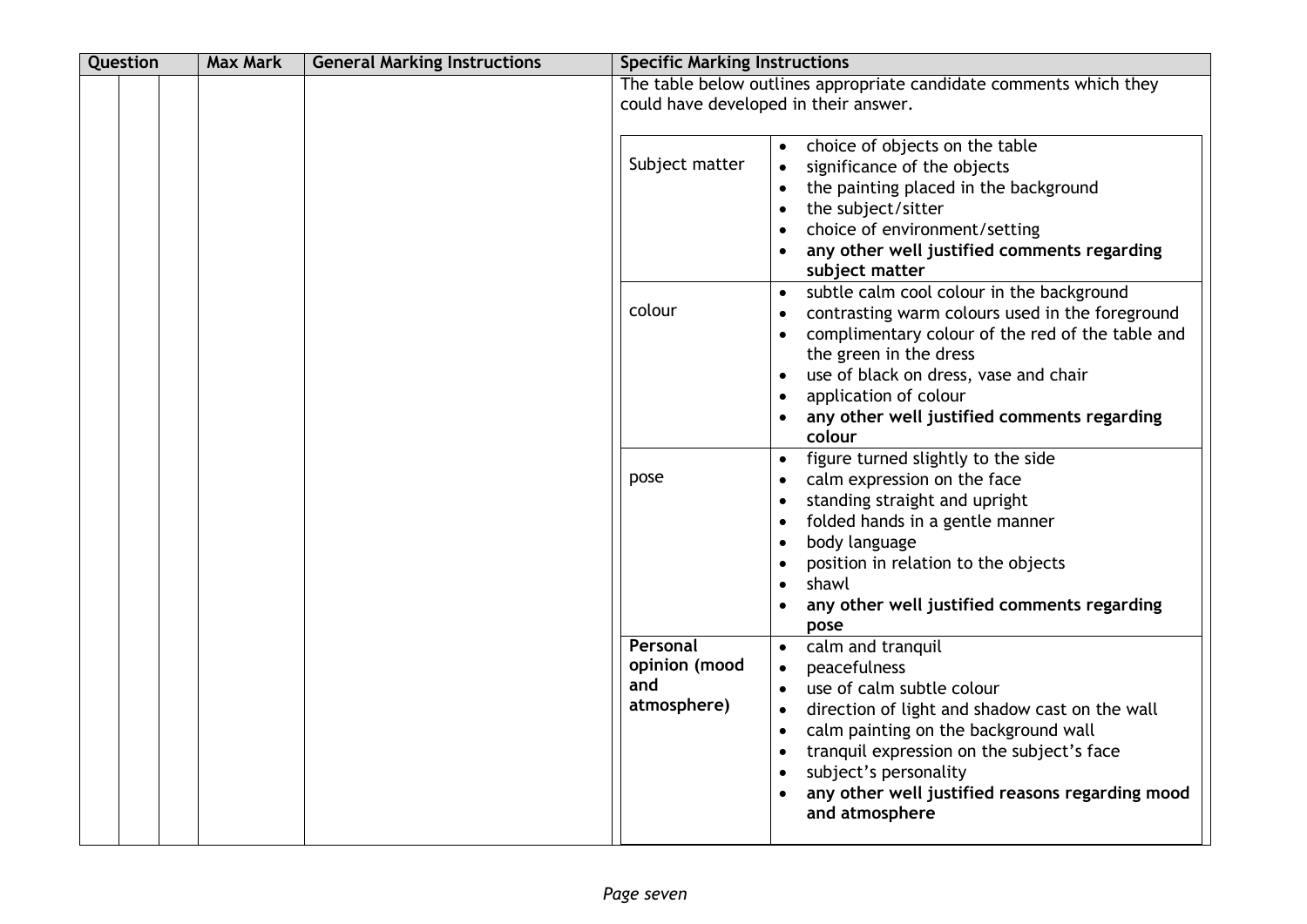| Question | <b>Max Mark</b> | <b>General Marking Instructions</b>                                                                                                                                                                                                                                                                                                                                                                                                 | <b>Specific Marking Instructions</b>                                                                                                                                                                                                                                                                                                                                                                                                                                                                                                                                                                                                                                                                                                            |
|----------|-----------------|-------------------------------------------------------------------------------------------------------------------------------------------------------------------------------------------------------------------------------------------------------------------------------------------------------------------------------------------------------------------------------------------------------------------------------------|-------------------------------------------------------------------------------------------------------------------------------------------------------------------------------------------------------------------------------------------------------------------------------------------------------------------------------------------------------------------------------------------------------------------------------------------------------------------------------------------------------------------------------------------------------------------------------------------------------------------------------------------------------------------------------------------------------------------------------------------------|
| 3.       | 10              | Candidates are asked to choose and<br>respond to one other question from<br>this section of the paper.<br>There is a choice of five different<br>questions for personalisation and<br>choice $(Q2-6)$ .<br>Each of these questions asks<br>candidates to:<br>comment on the artist's methods<br>or approach to the subject and<br>their use of specific elements<br>• give their opinion on the work,<br>justifying their opinions. | The maximum marks available for this question is 10 marks. Candidates'<br>responses can be credited in a number of ways up to a maximum of 10<br>marks.<br>This question asks candidates to:<br>comment on the methods used to create this piece of street art<br>$\bullet$<br>referring to subject matter, composition, and style<br>give two reasons for their opinion of the artist's approach to creating<br>art.<br>Marks can be awarded for relevant substantiated comments or points<br>relating to the artist's use of subject matter, composition, and style. One<br>mark should be awarded for each relevant point made up to the maximum<br>of 8 marks in total.<br>A maximum of 2 marks may be awarded for giving reasons for their |
|          |                 | Marks should not be awarded for<br>mere descriptive comments or simply<br>repeating information from the<br>legend. To gain marks, candidates<br>must develop points made.                                                                                                                                                                                                                                                          | personal opinion of the artist's approach to creating this artwork. One<br>mark should be awarded for each relevant point made up to the maximum<br>of 2 marks in total.                                                                                                                                                                                                                                                                                                                                                                                                                                                                                                                                                                        |
|          |                 | Any substantiated comments and<br>valid, justified personal opinions<br>should be rewarded. These opinions<br>can be either positive or negative.                                                                                                                                                                                                                                                                                   |                                                                                                                                                                                                                                                                                                                                                                                                                                                                                                                                                                                                                                                                                                                                                 |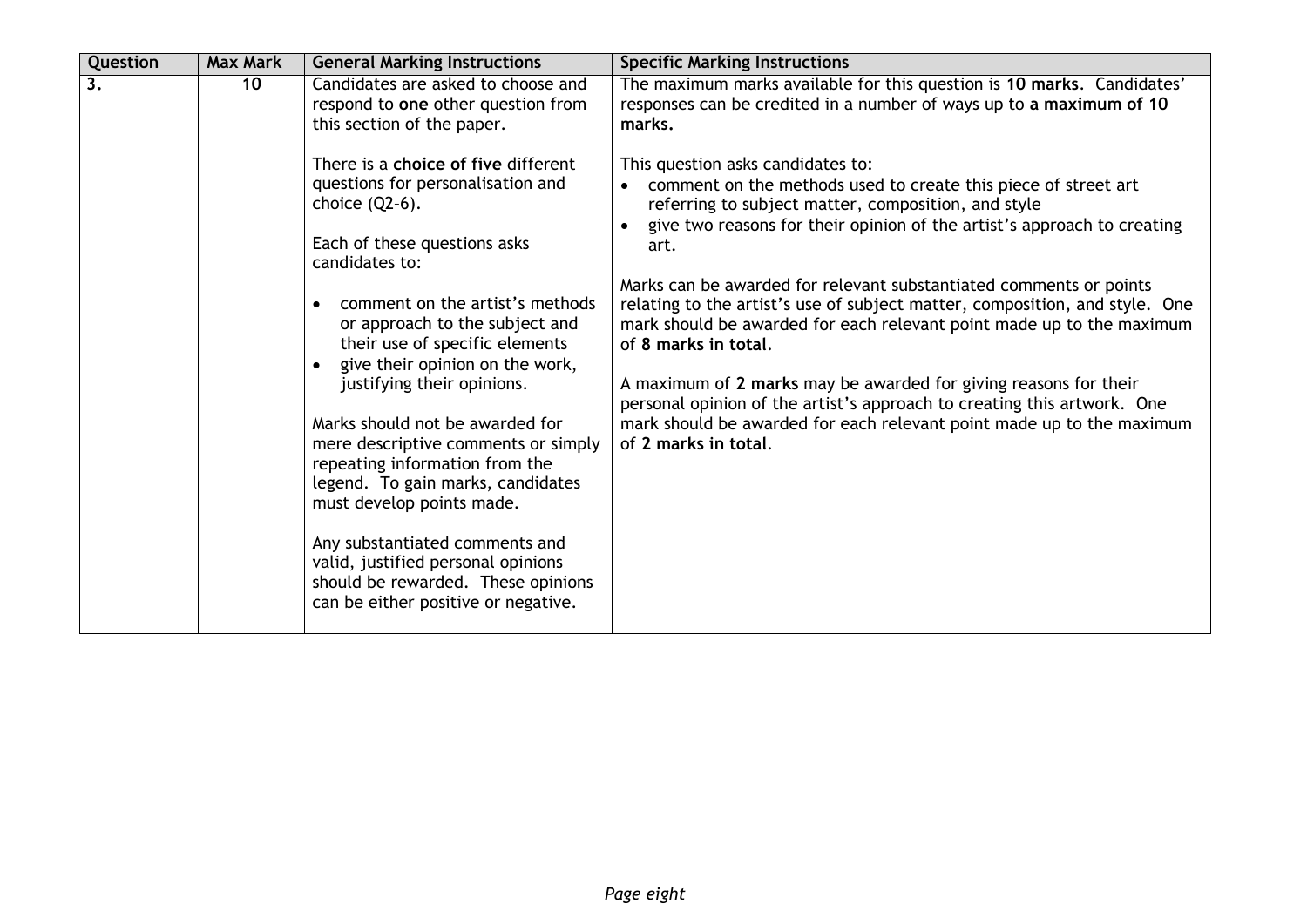| Question | <b>Max Mark</b> | <b>General Marking Instructions</b> | <b>Specific Marking Instructions</b>                                                                                                                                                                                                                                                                                                                                                               |  |  |  |
|----------|-----------------|-------------------------------------|----------------------------------------------------------------------------------------------------------------------------------------------------------------------------------------------------------------------------------------------------------------------------------------------------------------------------------------------------------------------------------------------------|--|--|--|
|          |                 |                                     | The table below outlines appropriate candidate comments which they<br>could have developed in their answer.                                                                                                                                                                                                                                                                                        |  |  |  |
|          |                 |                                     | subject<br>incorporating the double yellow lines<br>matter<br>the figure who looks as if he has just completed the<br>painting and is having a rest<br>the roller held by the figure<br>how the figure is dressed<br>the flower<br>fun and humour of the subject matter<br>any other well justified comments regarding<br>composition<br>how art work affects environment<br>location<br>$\bullet$ |  |  |  |
|          |                 |                                     | the flower fits in with the shape of the building<br>setting<br>leading lines; the curve of the yellow lines draws<br>attention to the flower<br>the scale of the figure and the flower<br>the figure looks like he is resting and leaning against part<br>of the building<br>any other well justified comments regarding<br>composition                                                           |  |  |  |
|          |                 |                                     | style<br>realism of the figure<br>$\bullet$<br>more detailed approach to painting the figure<br>childlike, simplistic representation of the flower<br>contrasting techniques used to paint the figure and the<br>flower<br>humorous approach<br>any other well justified comments regarding the style<br>of the artwork                                                                            |  |  |  |
|          |                 |                                     | Personal<br>including existing parts of the street and the building<br>opinion<br>making a dull place look more interesting<br>graffiti as an artform<br>humour<br>contemporary theme<br>the flower image contrasts with the built-up area<br>any other justified reasons - either positive or<br>negative                                                                                         |  |  |  |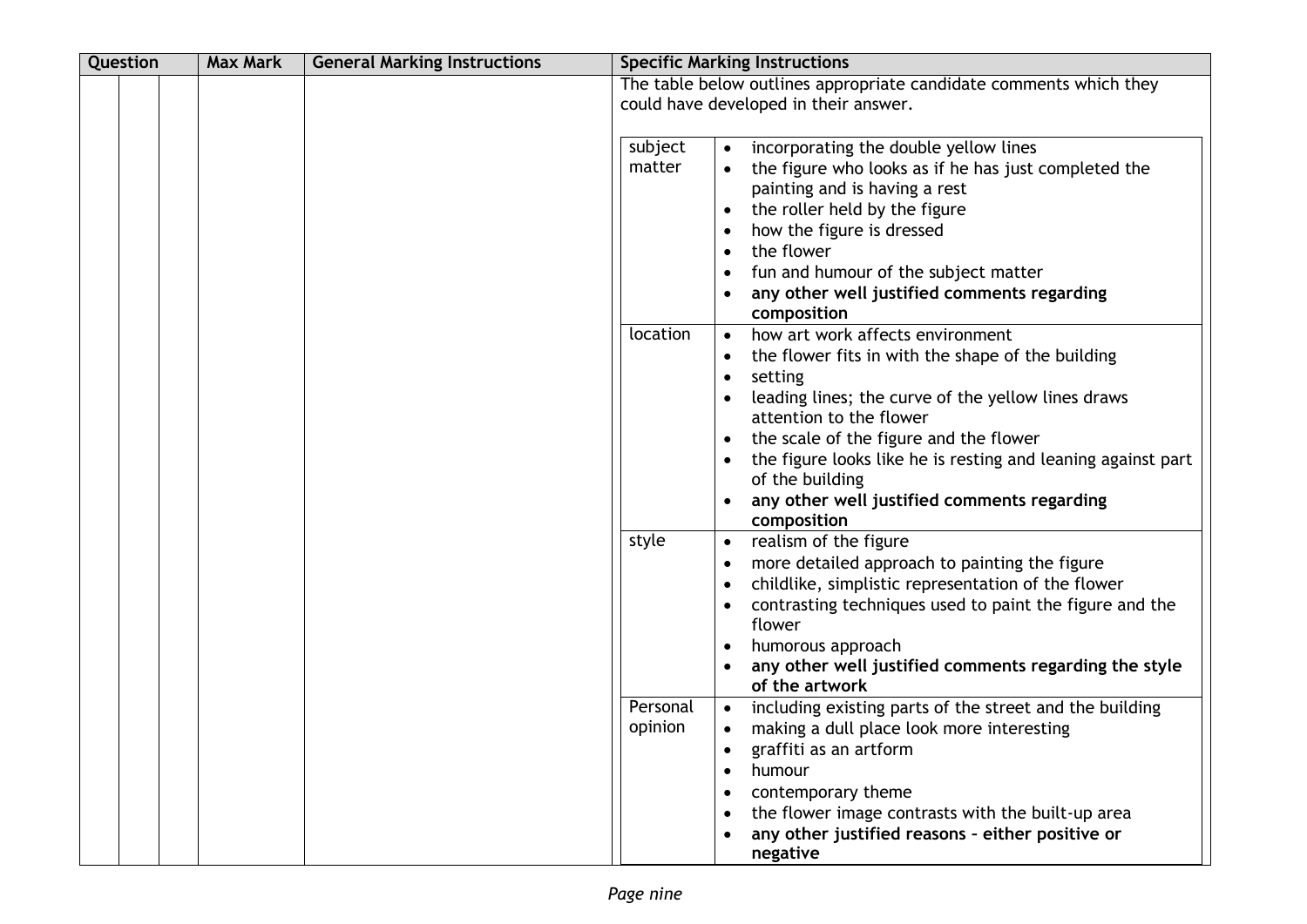| Question |  | <b>Max Mark</b> | <b>General Marking Instructions</b>                                                                                                               | <b>Specific Marking Instructions</b>                                                                                                                                                                                  |
|----------|--|-----------------|---------------------------------------------------------------------------------------------------------------------------------------------------|-----------------------------------------------------------------------------------------------------------------------------------------------------------------------------------------------------------------------|
| 4.       |  | 10              | Candidates are asked to choose and<br>respond to one other question from<br>this section of the paper.                                            | The maximum marks available for this question is 10 marks. Candidates'<br>responses can be credited in a number of ways up to a maximum of 10<br>marks.                                                               |
|          |  |                 | There is a choice of five different                                                                                                               | This question asks candidates to:                                                                                                                                                                                     |
|          |  |                 | questions for personalisation and<br>choice $(Q2-6)$ .                                                                                            | comment on how the artist has approached the subject matter<br>$\bullet$<br>referring to composition, colour and pattern                                                                                              |
|          |  |                 | Each of these questions asks                                                                                                                      | Give their opinion of the style of this painting                                                                                                                                                                      |
|          |  |                 | candidates to:                                                                                                                                    | Marks can be awarded for relevant substantiated comments or points<br>relating to the artist's use of composition, colour and pattern. One mark                                                                       |
|          |  |                 | comment on the artist's methods<br>$\bullet$<br>or approach to the subject and<br>their use of specific elements                                  | should be awarded for each relevant point made up to the maximum of 8<br>marks in total.                                                                                                                              |
|          |  |                 | give their opinion on the work,<br>justifying their opinions.                                                                                     | A maximum of 2 marks may be awarded for giving reasons for their<br>personal opinion of the style of this painting. One mark should be awarded<br>for each relevant point made up to the maximum of 2 marks in total. |
|          |  |                 | Marks should not be awarded for                                                                                                                   |                                                                                                                                                                                                                       |
|          |  |                 | mere descriptive comments or simply<br>repeating information from the<br>legend. To gain marks, candidates<br>must develop points made.           |                                                                                                                                                                                                                       |
|          |  |                 | Any substantiated comments and<br>valid, justified personal opinions<br>should be rewarded. These opinions<br>can be either positive or negative. |                                                                                                                                                                                                                       |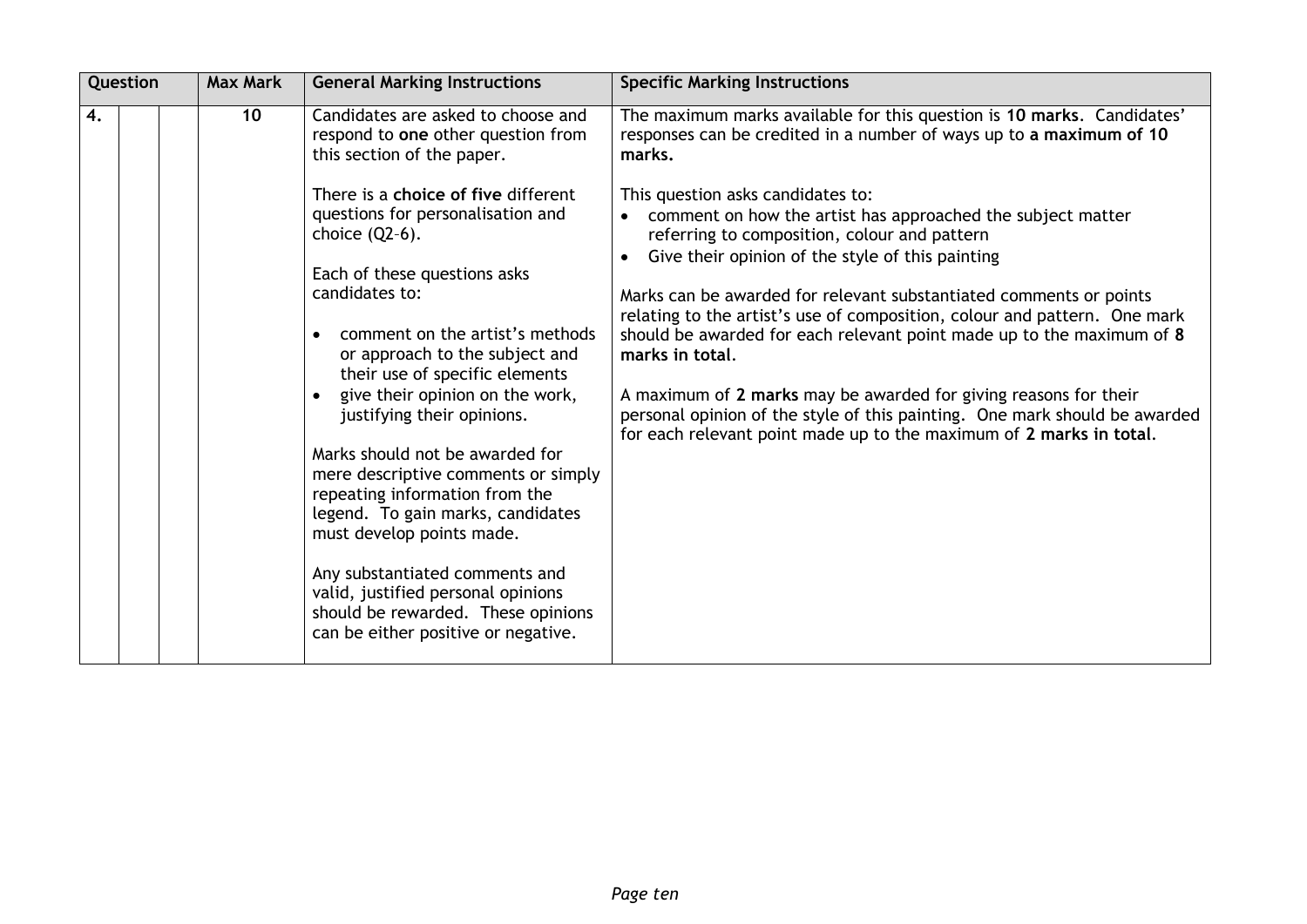| Question | <b>Max Mark</b> | <b>General Marking Instructions</b> | <b>Specific Marking Instructions</b>                                                                                                                                                                                                                                                                                                                               |  |
|----------|-----------------|-------------------------------------|--------------------------------------------------------------------------------------------------------------------------------------------------------------------------------------------------------------------------------------------------------------------------------------------------------------------------------------------------------------------|--|
|          |                 |                                     | The table below outlines appropriate candidate comments which they<br>could have developed in their answer.                                                                                                                                                                                                                                                        |  |
|          |                 |                                     | Composition<br>The use of shape<br>$\bullet$<br>How the viewer's eye is led across the surface of<br>the painting<br>The overlapping of objects<br>٠<br>Flattened form/perspective<br>٠<br>Crowded composition<br>$\bullet$<br>Background and foreground<br>٠<br>Focal point<br>$\bullet$<br>any other well justified comments regarding<br>the use of composition |  |
|          |                 |                                     | Colour<br>The colour palette<br>$\bullet$<br>Effect of the colour<br>$\bullet$<br>The application of flat areas of colour<br>$\bullet$<br>Textural brushwork in places<br>$\bullet$<br>The contrast between warm and cool colours<br>$\bullet$<br>Tonal variation<br>$\bullet$<br>any other well justified comments regarding<br>the use of colour                 |  |
|          |                 |                                     | Pattern<br>Use of geometric pattern<br>$\bullet$<br>Amount of pattern used<br>٠<br>Visual effect of the pattern<br>٠<br>Contrast between the geometric patterns and the<br>organic shapes<br>any other well justified comments regarding<br>the use of pattern                                                                                                     |  |
|          |                 |                                     | Personal opinion<br>Simplification of the objects<br>$\bullet$<br>of the style of<br>Visual impact<br>$\bullet$<br>this painting<br>Bold use of shape, pattern and colour<br>$\bullet$<br>Decorative effect<br>$\bullet$<br>What the style communicates in terms of mood<br>$\bullet$<br>any other justified reasons - either positive or<br>negative              |  |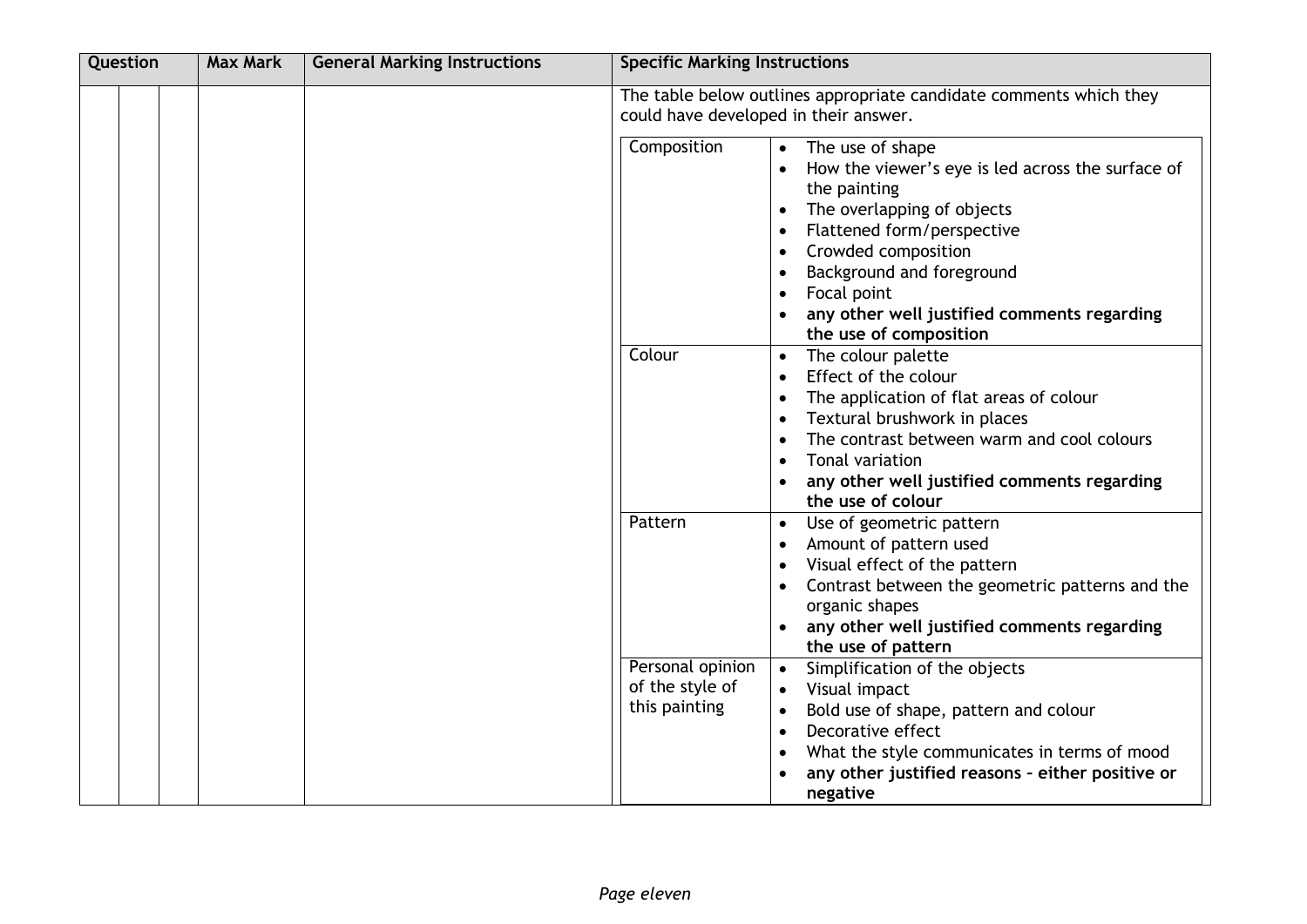|    | Question | <b>Max Mark</b> | <b>General Marking Instructions</b>                                                                                                                                                                                                                                                                                                                                                                                                                                                                                                                          | <b>Specific Marking Instructions</b>                                                                                                                                                                                                                                                                                                                                                                                                                                                                                                                                                                                                                                                                                                                                                                                                                                                            |
|----|----------|-----------------|--------------------------------------------------------------------------------------------------------------------------------------------------------------------------------------------------------------------------------------------------------------------------------------------------------------------------------------------------------------------------------------------------------------------------------------------------------------------------------------------------------------------------------------------------------------|-------------------------------------------------------------------------------------------------------------------------------------------------------------------------------------------------------------------------------------------------------------------------------------------------------------------------------------------------------------------------------------------------------------------------------------------------------------------------------------------------------------------------------------------------------------------------------------------------------------------------------------------------------------------------------------------------------------------------------------------------------------------------------------------------------------------------------------------------------------------------------------------------|
| 5. |          | 10              | Candidates are asked to choose and<br>respond to one other question from<br>this section of the paper.<br>There is a choice of five different<br>questions for personalisation and<br>choice $(Q2-6)$ .<br>Each of these questions asks<br>candidates to:<br>comment on the artist's methods<br>$\bullet$<br>or approach to the subject and<br>their use of specific elements<br>• give their opinion on the work,<br>justifying their opinions.<br>Marks should not be awarded for<br>mere descriptive comments or simply<br>repeating information from the | The maximum marks available for this question is 10 marks. Candidates'<br>responses can be credited in a number of ways up to a maximum of 10<br>marks.<br>This question asks candidates to:<br>comment of the methods used in the artwork referring to composition,<br>colour, mood and atmosphere<br>give their opinion on the artist's choice of subject matter, justifying<br>their comments<br>Marks can be awarded for relevant substantiated comments or points<br>relating to the artist's use of composition, colour, mood and atmosphere.<br>One mark should be awarded for each relevant point made up to the<br>maximum of 8 marks in total.<br>A maximum of 2 marks may be awarded for giving reasons for their<br>personal opinion of the artist's choice of subject matter. One mark should<br>be awarded for each relevant point made up to the maximum of 2 marks<br>in total. |
|    |          |                 | legend. To gain marks, candidates<br>must develop points made.<br>Any substantiated comments and                                                                                                                                                                                                                                                                                                                                                                                                                                                             |                                                                                                                                                                                                                                                                                                                                                                                                                                                                                                                                                                                                                                                                                                                                                                                                                                                                                                 |
|    |          |                 | valid, justified personal opinions<br>should be rewarded. These opinions<br>can be either positive or negative.                                                                                                                                                                                                                                                                                                                                                                                                                                              |                                                                                                                                                                                                                                                                                                                                                                                                                                                                                                                                                                                                                                                                                                                                                                                                                                                                                                 |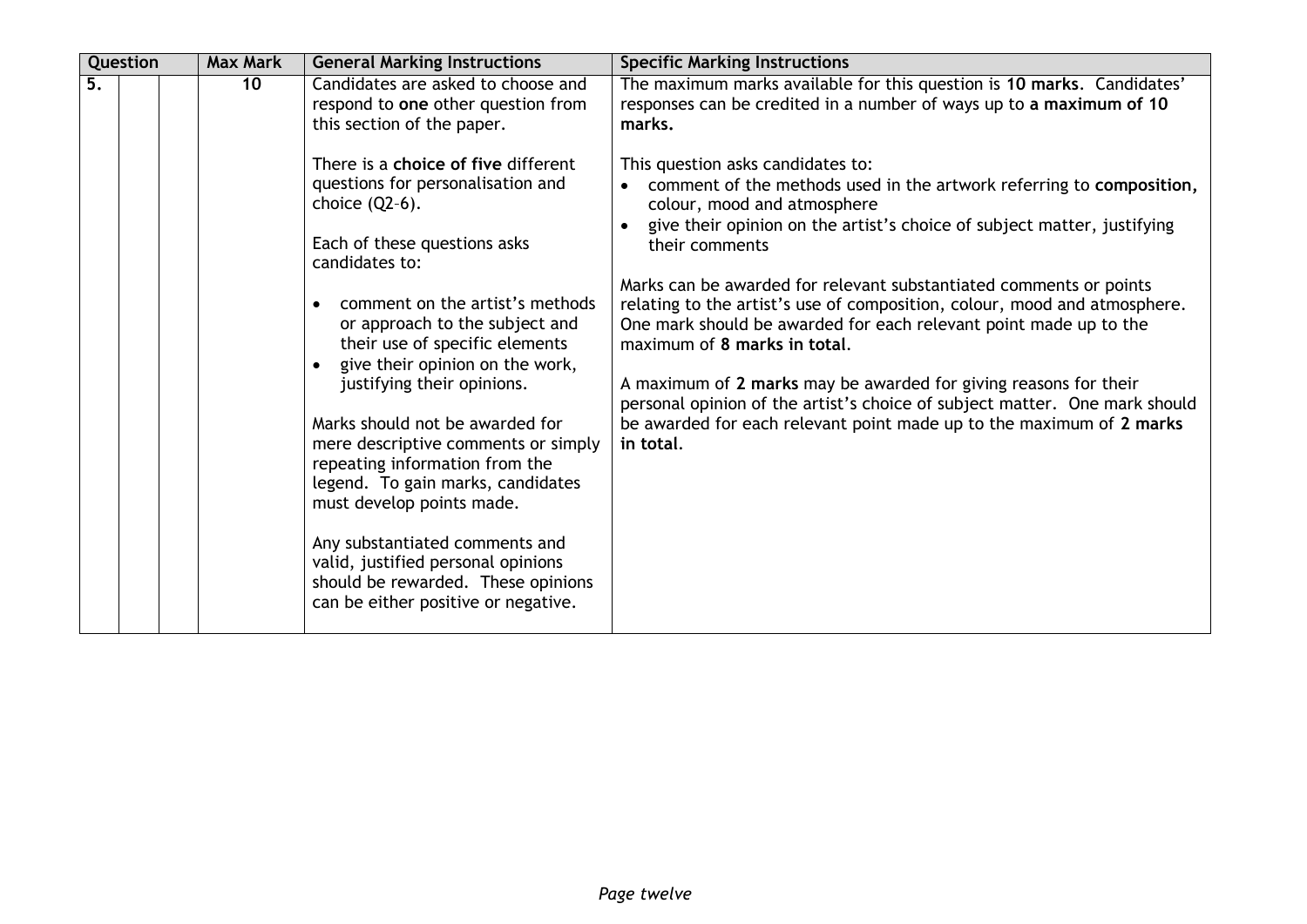| Question | <b>Max Mark</b> | <b>General Marking Instructions</b> | <b>Specific Marking Instructions</b> |                                                                                                                                                                                                                                                                                                                                                      |
|----------|-----------------|-------------------------------------|--------------------------------------|------------------------------------------------------------------------------------------------------------------------------------------------------------------------------------------------------------------------------------------------------------------------------------------------------------------------------------------------------|
|          |                 |                                     |                                      | The table below outlines appropriate candidate comments which they<br>could have developed in their answer.                                                                                                                                                                                                                                          |
|          |                 |                                     | composition                          | road leading eye into the painting<br>$\bullet$<br>crowded/cluttered<br>$\bullet$<br>foreground, middle ground and back ground<br>$\bullet$<br>how the viewer's eye is led around the painting<br>$\bullet$<br>focal point<br>$\bullet$<br>depth/perspective<br>$\bullet$<br>any other well justified comments regarding<br>$\bullet$<br>composition |
|          |                 |                                     | colour                               | subdued and muted colour<br>$\bullet$<br>limited colour palette<br>$\bullet$<br>use of army green and grey<br>$\bullet$<br>neutral colour palette<br>$\bullet$<br>hint of blue sky coming through the grey clouds<br>$\bullet$<br>effect of colour<br>$\bullet$<br>any other well justified comments regarding<br>colour                             |
|          |                 |                                     | mood and<br>atmosphere               | purposeful atmosphere<br>$\bullet$<br>busy workers/soldiers<br>$\bullet$<br>capturing the light and weather<br>$\bullet$<br>contrast of subject matter with weather<br>$\bullet$<br>preparing for war<br>$\bullet$<br>industrial<br>$\bullet$<br>any other well justified comments regarding<br>mood and atmosphere                                  |
|          |                 |                                     | personal opinion                     | candidates' own interpretation of the scene<br>comments on the subject matter<br>$\bullet$<br>influence of war<br>$\bullet$<br>depicting what happened in wartime<br>$\bullet$<br>purposeful scene<br>$\bullet$<br>people working at the docks<br>$\bullet$<br>any other well justified comments - either<br>positive or negative                    |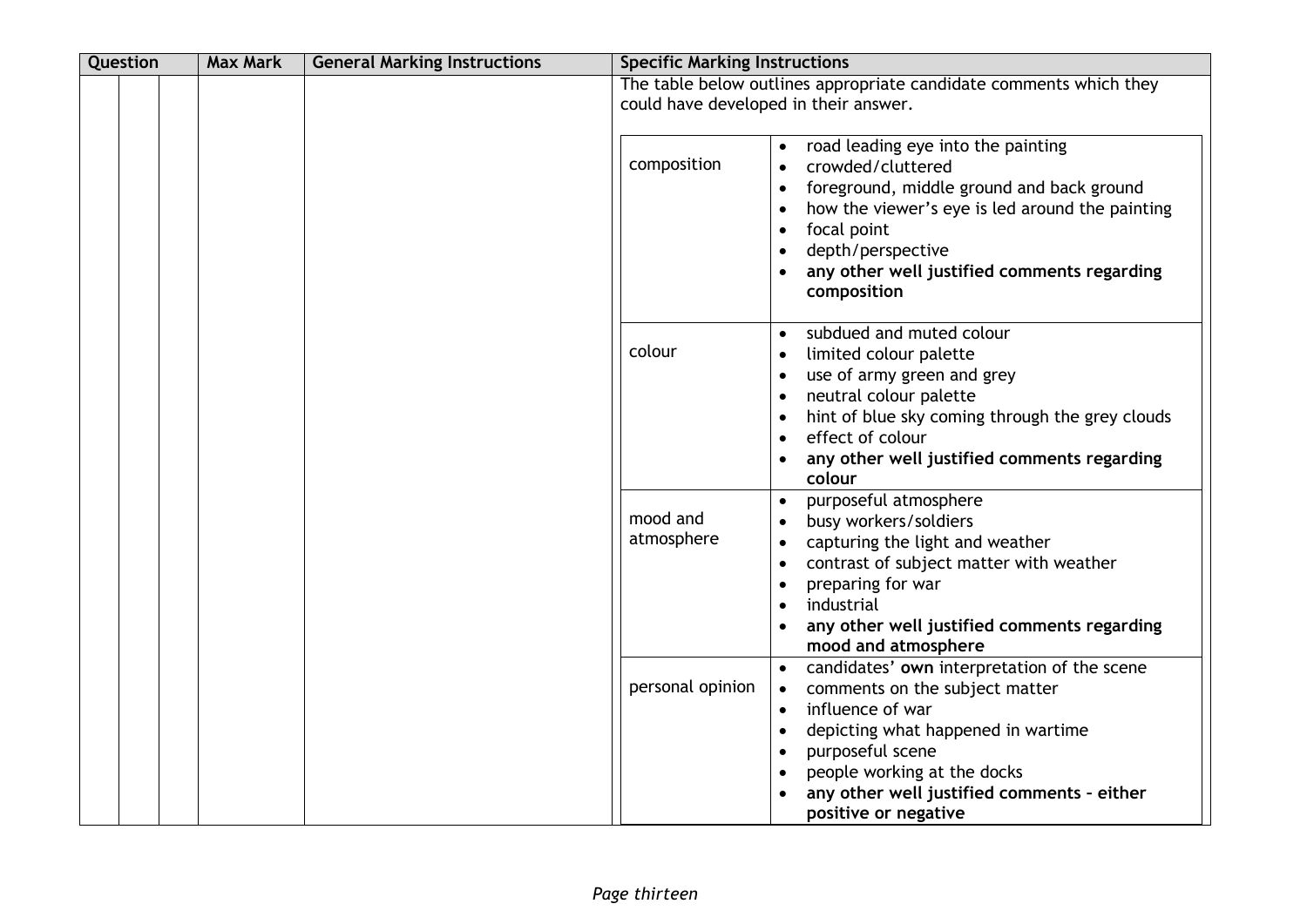| Question | <b>Max Mark</b> | <b>General Marking Instructions</b>                                                                                                                                                                                                                                                                                                                                                                                                                                                                                                                                                                             | <b>Specific Marking Instructions</b>                                                                                                                                                                                                                                                                                                                                                                                                                                                                                                                                                                                                                                                                                                                                                                                                                |
|----------|-----------------|-----------------------------------------------------------------------------------------------------------------------------------------------------------------------------------------------------------------------------------------------------------------------------------------------------------------------------------------------------------------------------------------------------------------------------------------------------------------------------------------------------------------------------------------------------------------------------------------------------------------|-----------------------------------------------------------------------------------------------------------------------------------------------------------------------------------------------------------------------------------------------------------------------------------------------------------------------------------------------------------------------------------------------------------------------------------------------------------------------------------------------------------------------------------------------------------------------------------------------------------------------------------------------------------------------------------------------------------------------------------------------------------------------------------------------------------------------------------------------------|
| 6.       | 10              | Candidates are asked to choose and<br>respond to one other question from<br>this section of the paper.<br>There is a choice of five different<br>questions for personalisation and<br>choice $(Q2-6)$ .<br>Each of these questions asks<br>candidates to:<br>comment on the artist's methods<br>or approach to the subject and<br>their use of specific elements<br>give their opinion on the work,<br>justifying their opinions.<br>Marks should not be awarded for<br>mere descriptive comments or simply<br>repeating information from the<br>legend. To gain marks, candidates<br>must develop points made. | The maximum marks available for this question is 10 marks. Candidates'<br>responses can be credited in a number of ways up to a maximum of 10<br>marks.<br>This question asks candidates to:<br>comment on the sculptors' approach to the subject matter referring to<br>scale, form and colour<br>give two reasons for their opinion of the artist's approach to sculpture<br>Marks can be awarded for relevant substantiated comments or points<br>relating to the artist's use of scale, form and colour. One mark should be<br>awarded for each relevant point made up to the maximum of 8 marks in<br>total.<br>A maximum of 2 marks may be awarded for giving 2 reasons for their<br>giving their opinion of this approach to sculpture. One mark should be<br>awarded for each relevant point made up to the maximum of 2 marks in<br>total. |
|          |                 | Any substantiated comments and<br>valid, justified personal opinions<br>should be rewarded. These opinions<br>can be either positive or negative.                                                                                                                                                                                                                                                                                                                                                                                                                                                               |                                                                                                                                                                                                                                                                                                                                                                                                                                                                                                                                                                                                                                                                                                                                                                                                                                                     |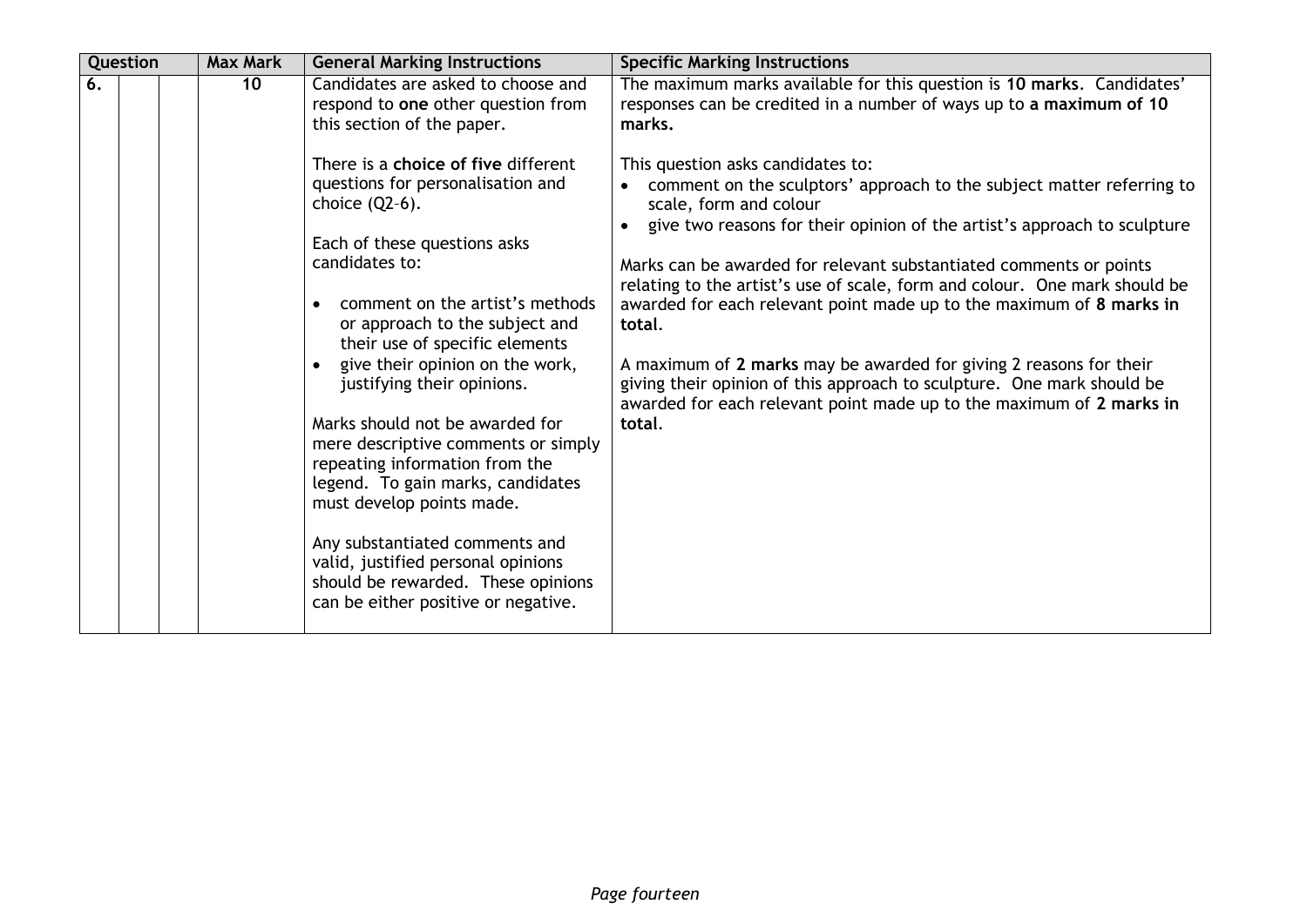| Question | <b>Max Mark</b> | <b>General Marking Instructions</b> | <b>Specific Marking Instructions</b>  |                                                                                                                                                                                                                                                                                                                      |
|----------|-----------------|-------------------------------------|---------------------------------------|----------------------------------------------------------------------------------------------------------------------------------------------------------------------------------------------------------------------------------------------------------------------------------------------------------------------|
|          |                 |                                     | could have developed in their answer. | The table below outlines appropriate candidate comments which they                                                                                                                                                                                                                                                   |
|          |                 |                                     | scale                                 | comparison with the size of the actual objects<br>$\bullet$<br>how it makes you look at ordinary things in a<br>different way<br>can be climbed on<br>$\bullet$<br>larger than life<br>$\bullet$<br>correctly proportioned<br>$\bullet$<br>any other well justified comments regarding<br>the size of this sculpture |
|          |                 |                                     | form                                  | simple<br>$\bullet$<br>curved shape of spoon creates archway<br>$\bullet$<br>natural and man-made forms<br>$\bullet$<br>how the form fits the location<br>$\bullet$<br>curved leads to focal point of cherry<br>$\bullet$<br>any other well justified comments regarding<br>the form of this sculpture               |
|          |                 |                                     | colour                                | real colours of the objects<br>$\bullet$<br>unusual to see coloured sculpture<br>$\bullet$<br>adds to the appeal of the work<br>$\bullet$<br>contrast with environment<br>$\bullet$<br>bright red creates focal point<br>$\bullet$<br>any other well justified comments regarding<br>the use of colour               |
|          |                 |                                     | Personal opinion                      | the fun element<br>$\bullet$<br>bright and cheerful<br>$\bullet$<br>realistic<br>$\bullet$<br>surreal<br>$\bullet$<br>childlike<br>$\bullet$<br>some candidates may have an awareness of pop<br>art<br>theme park style<br>$\bullet$<br>any other justified reasons - either positive or<br>$\bullet$<br>negative    |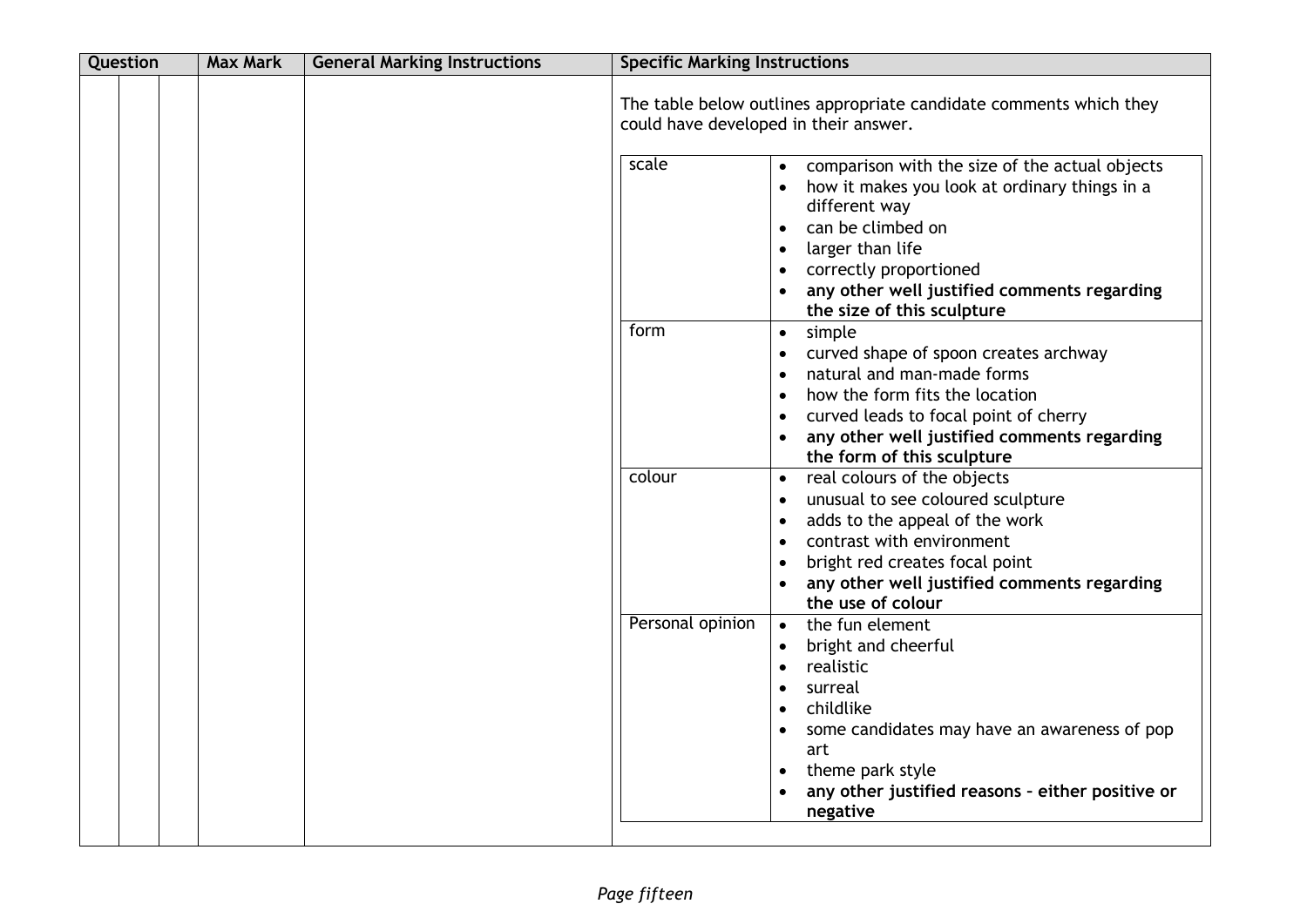| Question<br><b>Max Mark</b><br><b>General Marking Instructions</b>                                                                                                                                                                                                                                                                                                                                                                                                                                                                                                                                                                                                                                                                                                            | <b>Specific Marking Instructions</b>                                                                                                                                                                                                                                                                                                                                                                                                                                                                                                                                                                                                                                                                                                                                                                                                                                                                                                                                                                                                                           |
|-------------------------------------------------------------------------------------------------------------------------------------------------------------------------------------------------------------------------------------------------------------------------------------------------------------------------------------------------------------------------------------------------------------------------------------------------------------------------------------------------------------------------------------------------------------------------------------------------------------------------------------------------------------------------------------------------------------------------------------------------------------------------------|----------------------------------------------------------------------------------------------------------------------------------------------------------------------------------------------------------------------------------------------------------------------------------------------------------------------------------------------------------------------------------------------------------------------------------------------------------------------------------------------------------------------------------------------------------------------------------------------------------------------------------------------------------------------------------------------------------------------------------------------------------------------------------------------------------------------------------------------------------------------------------------------------------------------------------------------------------------------------------------------------------------------------------------------------------------|
| 7.<br>10<br>All candidates will respond to this<br>question. Candidates are expected to<br>demonstrate their knowledge and<br>understanding with reference to two<br>specific designs.<br>This question allows candidates to<br>compare similarities and differences in                                                                                                                                                                                                                                                                                                                                                                                                                                                                                                       | The maximum marks available for this question is 10 marks.<br>Candidates' responses can be credited in a number of ways.<br>Candidates are asked to compare both designs in terms of:<br>fitness for purpose<br>style<br>materials and/or techniques.                                                                                                                                                                                                                                                                                                                                                                                                                                                                                                                                                                                                                                                                                                                                                                                                          |
| designers' approaches/use of specific<br>elements.<br>In the extended response, candidates will<br>make direct comparisons between<br>identified examples of design work. They<br>will also be asked to make a judgement on<br>a specific issue. They will be required to<br>give two reasons for their response.                                                                                                                                                                                                                                                                                                                                                                                                                                                             | This will include a comparison of how the designers have used the<br>specified elements. Candidates will also identify which of the two<br>designs they consider to be the most appealing and explain reasons<br>why.<br>Candidates' answers might include commenting on:<br>each design's fitness for purpose and how well this has been                                                                                                                                                                                                                                                                                                                                                                                                                                                                                                                                                                                                                                                                                                                      |
| Depending on the specifics of the<br>question, comments could include:<br>the techniques used to achieve a<br>particular look<br>the materials used in relation to the<br>$\bullet$<br>appearance achieved<br>aesthetic considerations<br>$\bullet$<br>the style of the designs<br>$\bullet$<br>style $-$ the sources of inspiration<br>style $-$ eg the use of colour, line,<br>texture, form in the designs<br>reference to design elements and the<br>use of descriptive design vocabulary<br>(eg in graphics: lettering, imagery,<br>layout; in jewellery: construction<br>techniques, statement jewellery,<br>application of finishes, interpretation<br>of a source of inspiration).<br>Candidates who discuss only one designer<br>can only gain a maximum of 5 marks. | considered by the designers<br>the style of each design and possible influences on the style<br>$\bullet$<br>how style has affected the appearance of each design<br>$\bullet$<br>materials and/or techniques used and their effect on the designs<br>$\bullet$<br>any other well justified comments relating to fitness for<br>$\bullet$<br>purpose, style and materials and/or techniques.<br>Candidates who have not responded on fitness for purpose, style and<br>materials and/or techniques cannot gain the full 8 marks available; at<br>least one valid point must be made on each aspect of the question.<br>A maximum of 8 marks are available for comparing the designs.<br>Where candidates only discuss one designer in their answer, marks<br>should be awarded as follows:<br>A maximum of 3 marks are available for discussing a selected<br>design with reference to the designer's use of the specified design<br>elements.<br>A maximum of 2 marks is available for identifying which of the<br>designs is most appealing, giving reasons. |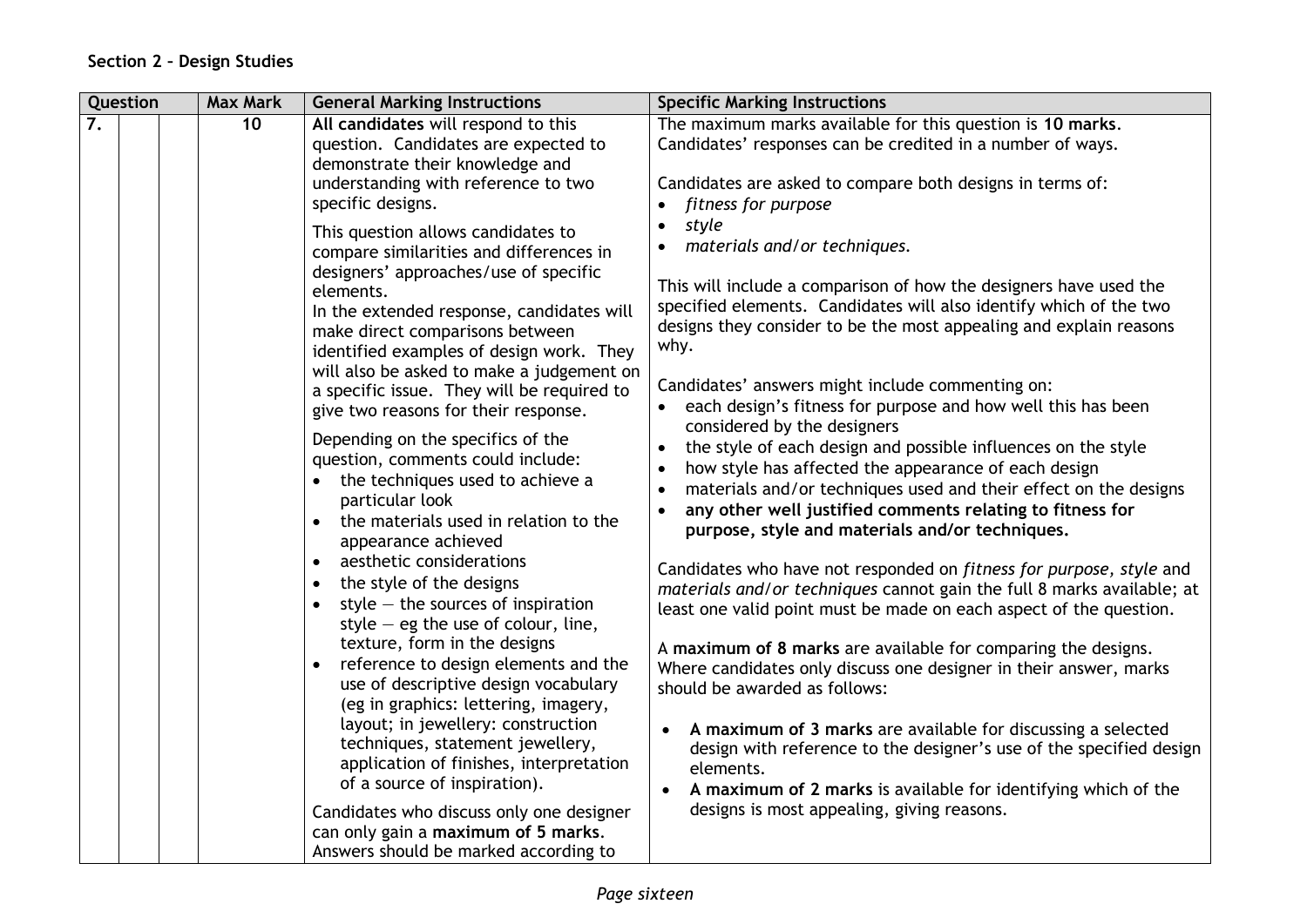|  |  | instructions should י<br>e specific marking :<br>the<br>. .<br>occur.<br>this. |  |
|--|--|--------------------------------------------------------------------------------|--|
|  |  |                                                                                |  |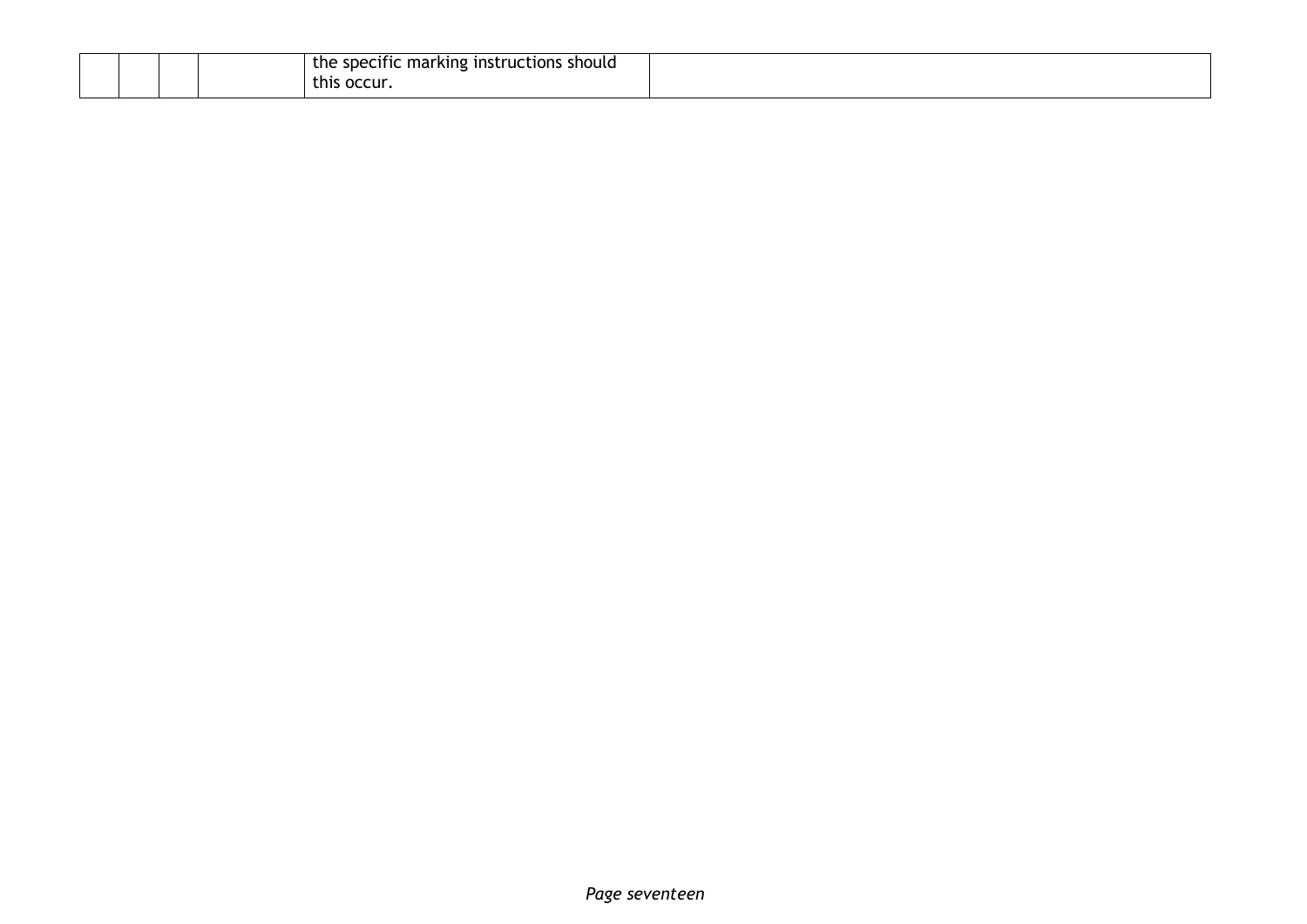| Question | <b>Max Mark</b> | <b>General Marking Instructions</b>                                                                                                                                                                                                                                                                                                                                                                                                                                                                                                                                                                                                                                                                                                    | <b>Specific Marking Instructions</b>                                                                                                                                                                                                                                                                                                                                                                                                                                                                                                                                                                                                                                                                                                                                                                                   |
|----------|-----------------|----------------------------------------------------------------------------------------------------------------------------------------------------------------------------------------------------------------------------------------------------------------------------------------------------------------------------------------------------------------------------------------------------------------------------------------------------------------------------------------------------------------------------------------------------------------------------------------------------------------------------------------------------------------------------------------------------------------------------------------|------------------------------------------------------------------------------------------------------------------------------------------------------------------------------------------------------------------------------------------------------------------------------------------------------------------------------------------------------------------------------------------------------------------------------------------------------------------------------------------------------------------------------------------------------------------------------------------------------------------------------------------------------------------------------------------------------------------------------------------------------------------------------------------------------------------------|
| 8.       | 10 <sup>°</sup> | Candidates are asked to choose and<br>respond to one other question in this<br>section of the question paper.<br>There is a choice of five different<br>questions for personalisation and<br>choice $(Q8-Q12)$ .<br>Each of these questions asks<br>candidates to:<br>comment on the designers' use of<br>specific design elements<br>give their opinion on the work,<br>justifying their opinions.<br>Marks should not be awarded for<br>mere descriptive comments or simply<br>repeating information from the<br>legend. To gain marks, candidates<br>must develop points made.<br>Any substantiated comments and<br>valid, justified personal opinions<br>should be rewarded. These opinions<br>can be either positive or negative. | The maximum marks available for this question is 10 marks. Candidates'<br>responses can be credited in a number of ways up to a maximum of 10<br>marks.<br>Candidates are asked to comment on the poster design referring to the<br>designer's use of imagery, lettering and colour<br>give their opinion on the effectiveness of the design<br>Marks can be awarded for relevant substantiated comments or points<br>relating to the designer's use of imagery, lettering and colour. One mark<br>should be awarded for each relevant point made up to the maximum of 8<br>marks in total.<br>A maximum of 2 marks may be awarded for personal opinions and<br>justification of the effectiveness of the design. One mark should be<br>awarded for each relevant point made up to the maximum of 2 marks in<br>total. |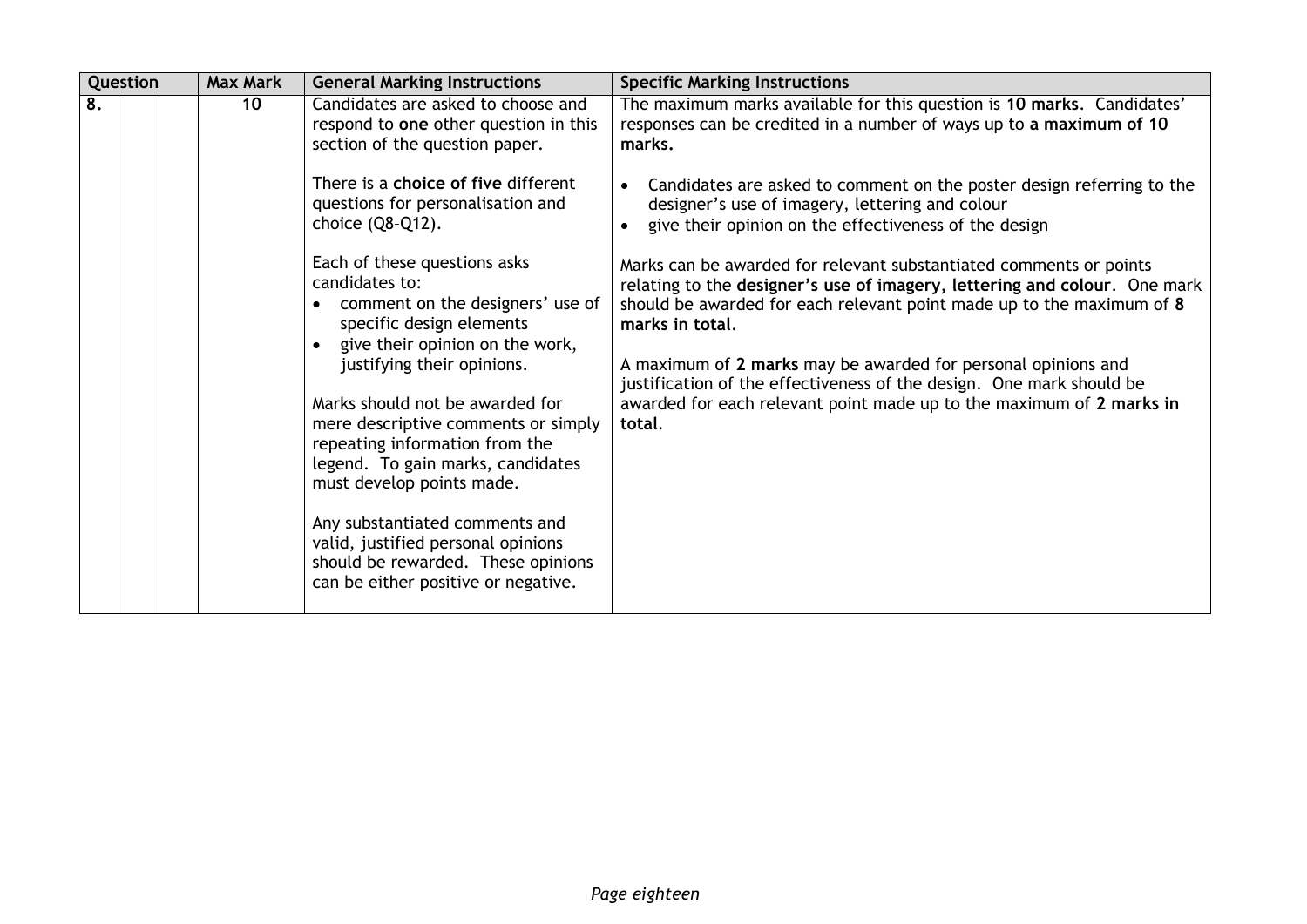| Question | <b>Max Mark</b> | <b>General Marking Instructions</b> | <b>Specific Marking Instructions</b>                                                                                                                                                                                                                                                                                                                                                                                                                                      |                                                     |
|----------|-----------------|-------------------------------------|---------------------------------------------------------------------------------------------------------------------------------------------------------------------------------------------------------------------------------------------------------------------------------------------------------------------------------------------------------------------------------------------------------------------------------------------------------------------------|-----------------------------------------------------|
|          |                 |                                     | The table below outlines appropriate candidate comments which they<br>could have developed in their answer.                                                                                                                                                                                                                                                                                                                                                               |                                                     |
|          |                 |                                     | Imagery<br>effect of the cropping of the figure<br>$\bullet$<br>the representations of good and evil<br>$\bullet$<br>the stylised images<br>$\bullet$<br>simplification<br>$\bullet$<br>detailed faces, flat costumes<br>$\bullet$<br>narrative interpretation<br>$\bullet$<br>there is humour in the imagery<br>$\bullet$<br>background images<br>$\bullet$<br>of imagery                                                                                                | any other well justified comments regarding the use |
|          |                 |                                     | Lettering<br>the design of the lettering<br>the variety of different font styles<br>variation in scale<br>$\bullet$<br>the placing of the lettering for maximum impact<br>$\bullet$<br>colour of lettering<br>$\bullet$<br>emphasis of title<br>$\bullet$<br>attention grabbing<br>$\bullet$<br>clarity of lettering<br>$\bullet$<br>purpose of lettering<br>$\bullet$<br>of lettering                                                                                    | any other well justified comments regarding the use |
|          |                 |                                     | Colour<br>the limited colour scheme<br>$\bullet$<br>effect of colour<br>contrast between black and white<br>the use of green to convey the 'witch theme'<br>$\bullet$<br>dominant use of black<br>$\bullet$<br>colour symbolising good and evil<br>$\bullet$<br>use of red in lips<br>$\bullet$<br>subtle use of colour to emphasise the apparent<br>$\bullet$<br>innocence of white witch<br>any other well justified comments regarding the<br>designer's use of colour |                                                     |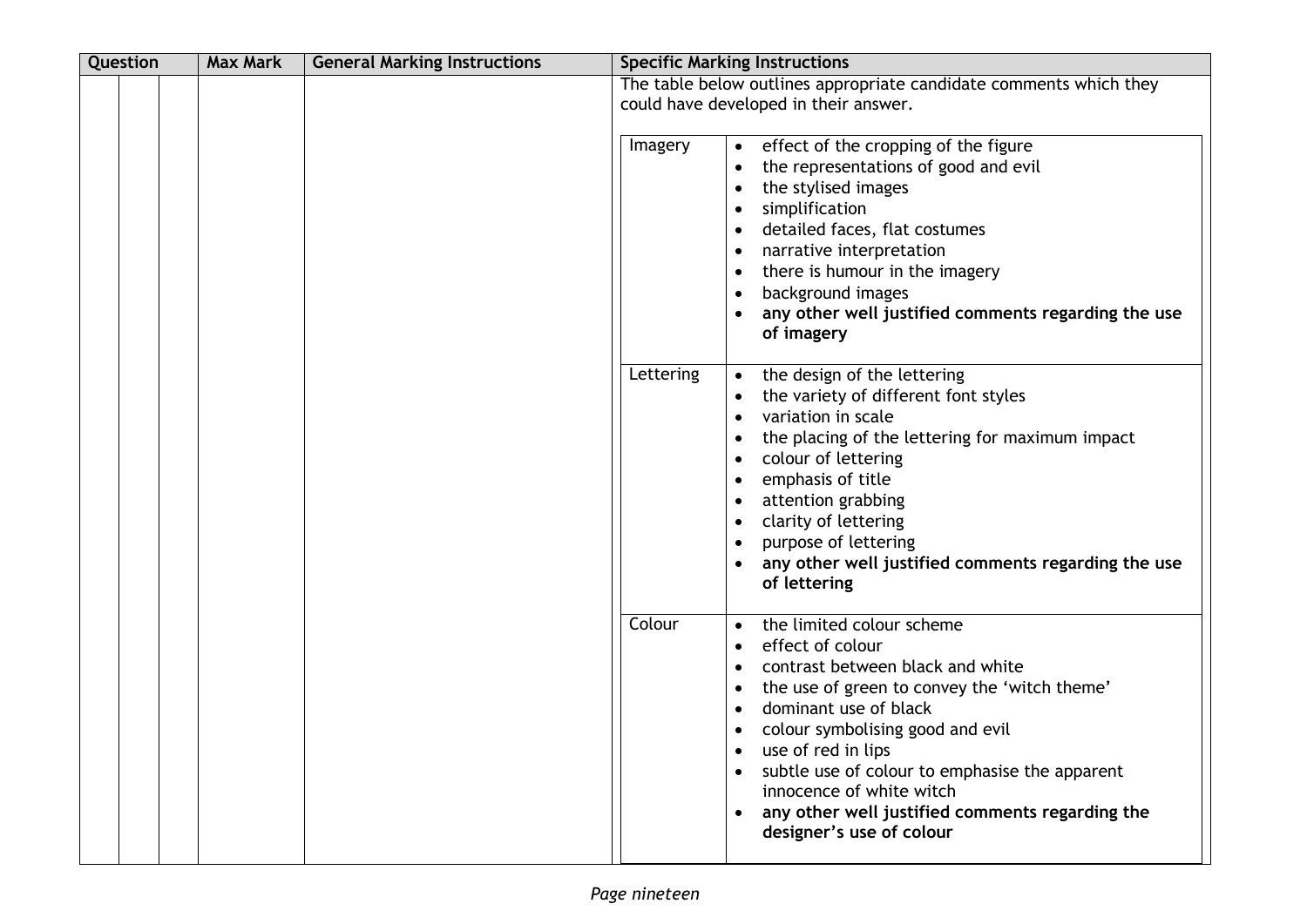| Question | <b>Max Mark</b> | <b>General Marking Instructions</b> |                     | <b>Specific Marking Instructions</b>                                                                                                                                                                                                                                                                               |  |
|----------|-----------------|-------------------------------------|---------------------|--------------------------------------------------------------------------------------------------------------------------------------------------------------------------------------------------------------------------------------------------------------------------------------------------------------------|--|
|          |                 |                                     | Personal<br>Opinion | the style and readability<br>the visual impact<br>effective way of advertising an event<br>the simplicity of using flat forms with detail limited to<br>facial features and hands<br>imaginative and effective use of visual elements<br>any other justified comment regarding the<br>effectiveness of the design. |  |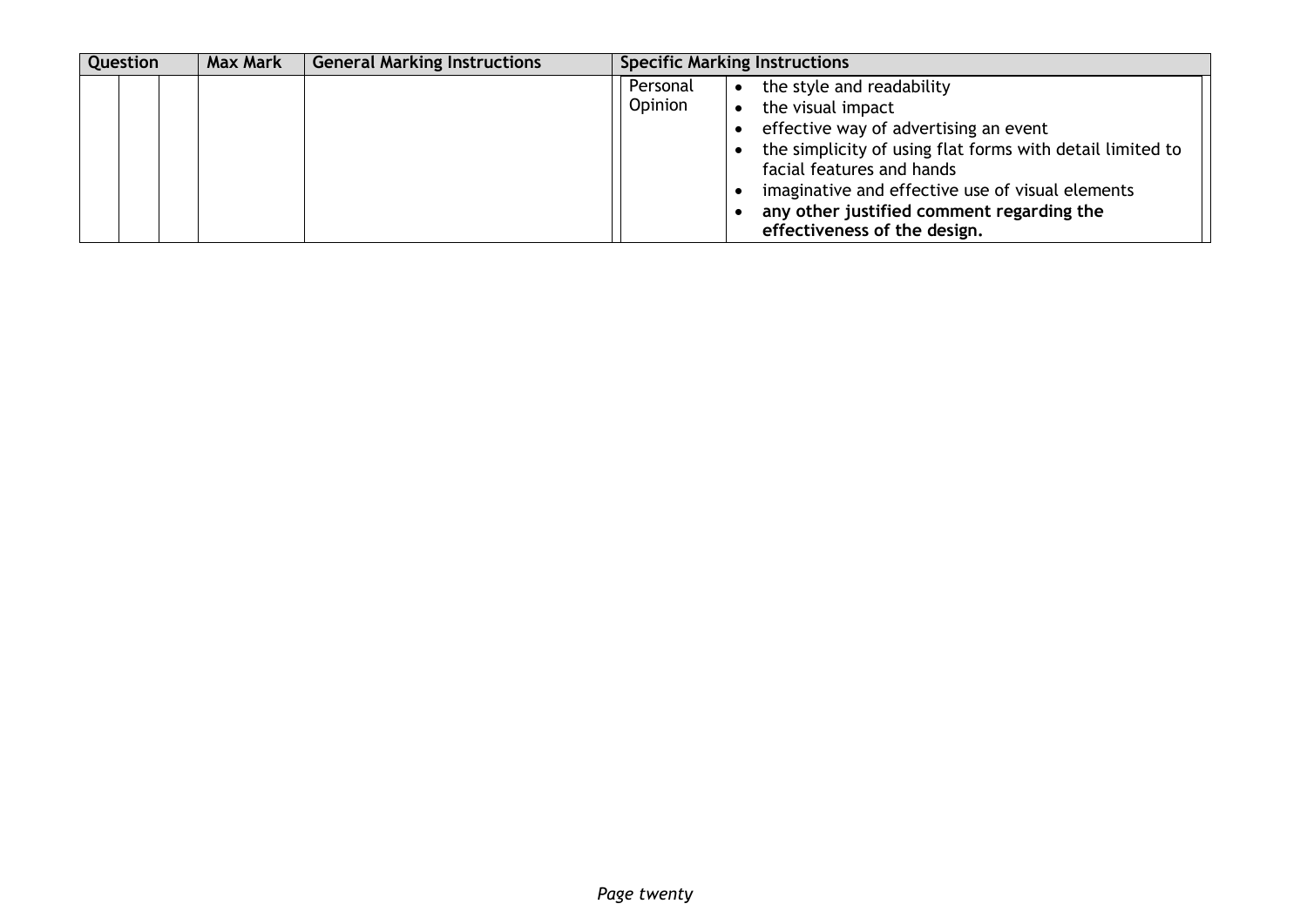| Question | <b>Max Mark</b> | <b>General Marking Instructions</b>                                                                                                                                                                                                                                                                                                                                                                                                                                                                                                                                                                                  | <b>Specific Marking Instructions</b>                                                                                                                                                                                                                                                                                                                                                                                                                                                                                                                                                                                                                                                                                                   |
|----------|-----------------|----------------------------------------------------------------------------------------------------------------------------------------------------------------------------------------------------------------------------------------------------------------------------------------------------------------------------------------------------------------------------------------------------------------------------------------------------------------------------------------------------------------------------------------------------------------------------------------------------------------------|----------------------------------------------------------------------------------------------------------------------------------------------------------------------------------------------------------------------------------------------------------------------------------------------------------------------------------------------------------------------------------------------------------------------------------------------------------------------------------------------------------------------------------------------------------------------------------------------------------------------------------------------------------------------------------------------------------------------------------------|
| 9.       | 10              | Candidates are asked to choose and<br>respond to one other question in this<br>section of the question paper.                                                                                                                                                                                                                                                                                                                                                                                                                                                                                                        | The maximum marks available for this question is 10 marks. Candidates'<br>responses can be credited in a number of ways up to a maximum of 10<br>marks.                                                                                                                                                                                                                                                                                                                                                                                                                                                                                                                                                                                |
|          |                 | There is a choice of five different<br>questions for personalisation and<br>choice (Q8-Q12).<br>Each of these questions asks<br>candidates to:<br>comment on the designers' use of<br>specific design elements<br>• give their opinion on the work,<br>justifying their opinions.<br>Marks should not be awarded for<br>mere descriptive comments or simply<br>repeating information from the<br>legend. To gain marks, candidates<br>must develop points made.<br>Any substantiated comments and<br>valid, justified personal opinions<br>should be rewarded. These opinions<br>can be either positive or negative. | This question asks candidates to:<br>Comment on the effectiveness of the design, referring to fitness for<br>purpose, decoration and form<br>Give their own opinion as to how it compares to jugs used nowadays,<br>justifying their reasons<br>Marks can be awarded for relevant substantiated comments or points<br>relating to the fitness for purpose, decoration and form of the piece. One<br>mark should be awarded for each relevant point made up to the maximum<br>of 8 marks in total.<br>A maximum of 2 marks may be awarded for personal opinions and<br>justification comparing the design with designs from today. One mark<br>should be awarded for each relevant point made up to the maximum of 2<br>marks in total. |
|          |                 |                                                                                                                                                                                                                                                                                                                                                                                                                                                                                                                                                                                                                      |                                                                                                                                                                                                                                                                                                                                                                                                                                                                                                                                                                                                                                                                                                                                        |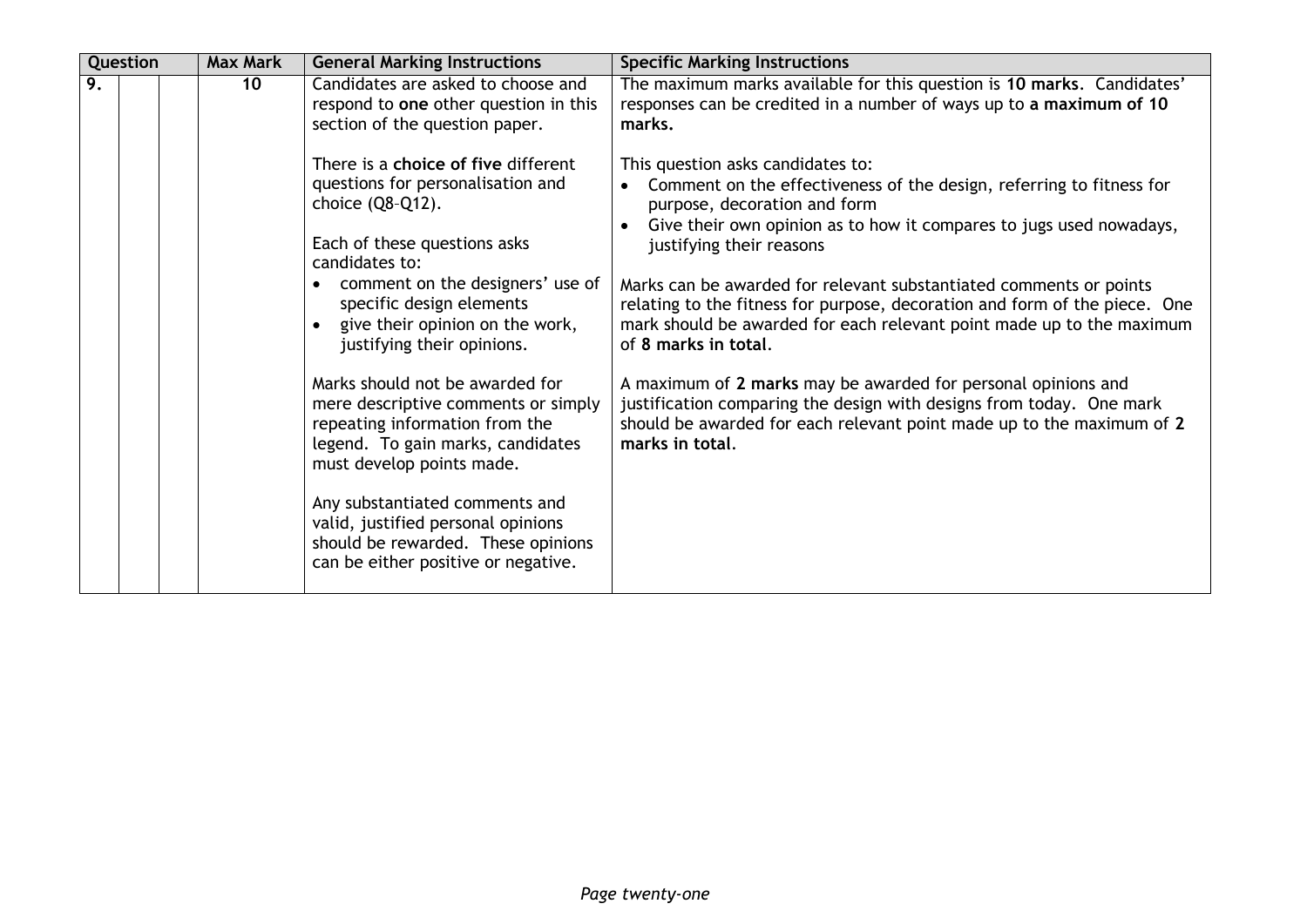| Question | <b>Max Mark</b> | <b>General Marking Instructions</b> | <b>Specific Marking Instructions</b> |                                                                                                                                                                                                                                                                                                                               |
|----------|-----------------|-------------------------------------|--------------------------------------|-------------------------------------------------------------------------------------------------------------------------------------------------------------------------------------------------------------------------------------------------------------------------------------------------------------------------------|
|          |                 |                                     |                                      | The table below outlines appropriate candidate comments which they<br>could have developed in their answer.                                                                                                                                                                                                                   |
|          |                 |                                     | Fitness for<br>purpose               | For storing liquid<br>$\bullet$<br>durability<br>$\bullet$<br>as an ornament<br>$\bullet$<br>for pouring liquid<br>$\bullet$<br>filling<br>$\bullet$<br>when would it be used<br>$\bullet$<br>handle<br>$\bullet$<br>stability<br>$\bullet$<br>any other well justified comments regarding<br>$\bullet$<br>function           |
|          |                 |                                     | Decoration                           | painted decoration<br>$\bullet$<br>various patterns and textures<br>$\bullet$<br>animals and symbols<br>$\bullet$<br>fine painted lines<br>$\bullet$<br>dots, lines, various shapes<br>$\bullet$<br>images telling a story<br>colour<br>$\bullet$<br>any other well justified comments regarding<br>decoration                |
|          |                 |                                     | Form                                 | elegant neck<br>$\bullet$<br>use of the mouth as the lip of the jug<br>$\bullet$<br>round body<br>$\bullet$<br>details on the head<br>$\bullet$<br>made from clay<br>$\bullet$<br>long simple handle for pouring<br>$\bullet$<br>stable base<br>$\bullet$<br>any other well justified comments regarding<br>$\bullet$<br>form |
|          |                 |                                     | Personal<br>response                 | some jugs are also decorative and functional<br>$\bullet$<br>different materials<br>٠<br>range of colours<br>$\bullet$<br>different styles<br>$\bullet$<br>mass production<br>$\bullet$<br>any other justified comments and opinions on<br>$\bullet$<br>how it compares to designs from today                                 |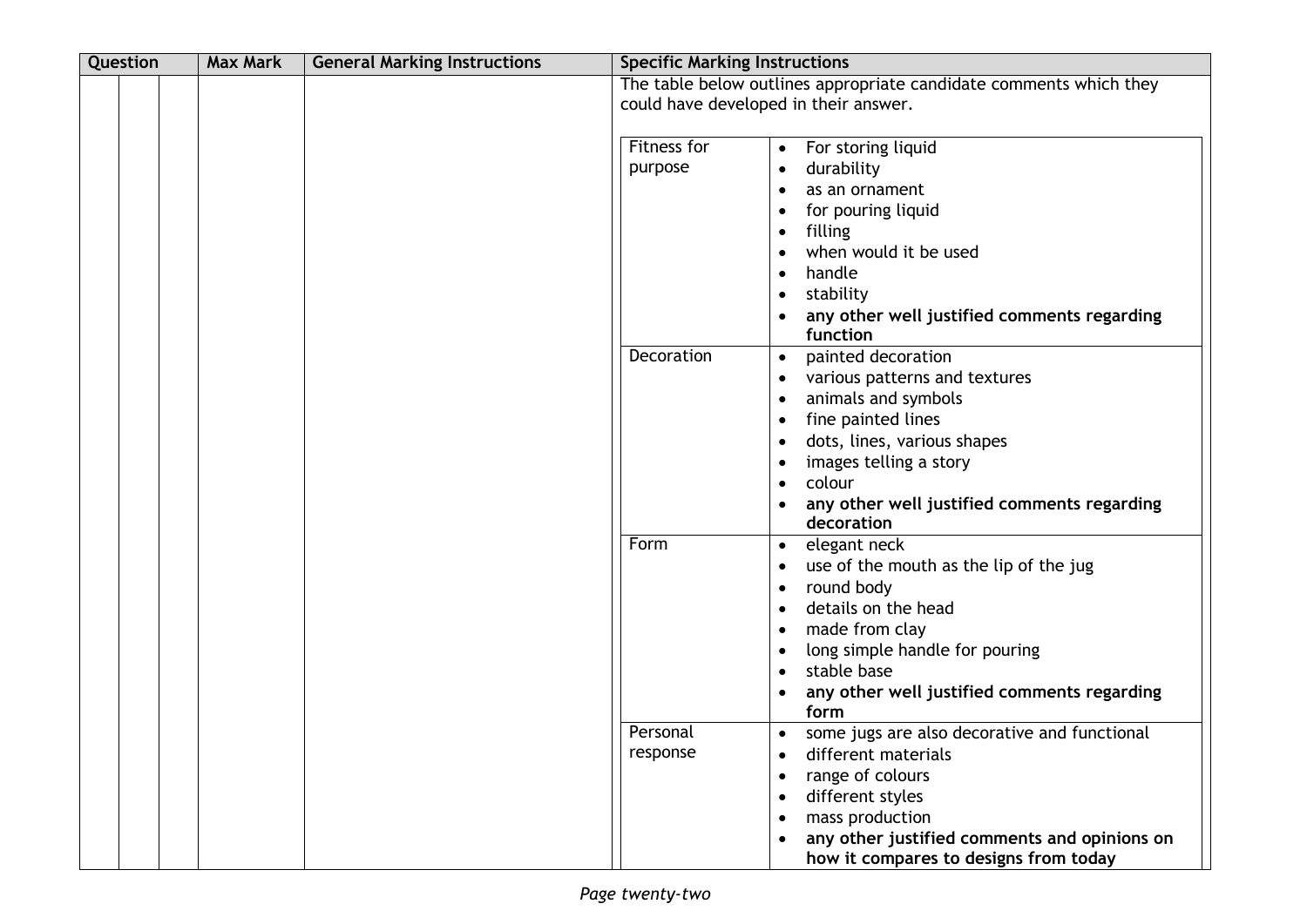| Question | <b>Max Mark</b> | <b>General Marking Instructions</b>                                                                                                                                                                                                                                                                                                                                                                                                                                                                                                                                                                                                                                                                                                   | <b>Specific Marking Instructions</b>                                                                                                                                                                                                                                                                                                                                                                                                                                                                                                                                                                                                                                                                                                                                                                                              |
|----------|-----------------|---------------------------------------------------------------------------------------------------------------------------------------------------------------------------------------------------------------------------------------------------------------------------------------------------------------------------------------------------------------------------------------------------------------------------------------------------------------------------------------------------------------------------------------------------------------------------------------------------------------------------------------------------------------------------------------------------------------------------------------|-----------------------------------------------------------------------------------------------------------------------------------------------------------------------------------------------------------------------------------------------------------------------------------------------------------------------------------------------------------------------------------------------------------------------------------------------------------------------------------------------------------------------------------------------------------------------------------------------------------------------------------------------------------------------------------------------------------------------------------------------------------------------------------------------------------------------------------|
| 10.      |                 | Candidates are asked to choose and<br>respond to one other question in this<br>section of the question paper.<br>There is a choice of five different<br>questions for personalisation and<br>choice (Q8-Q12).<br>Each of these questions asks<br>candidates to:<br>comment on the designers' use of<br>specific design elements<br>• give their opinion on the work,<br>justifying their opinions.<br>Marks should not be awarded for<br>mere descriptive comments or simply<br>repeating information from the<br>legend. To gain marks, candidates<br>must develop points made.<br>Any substantiated comments and<br>valid, justified personal opinions<br>should be rewarded. These opinions<br>can be either positive or negative. | The maximum marks available for this question is 10 marks. Candidates'<br>responses can be credited in a number of ways up to a maximum of 10<br>marks.<br>This question asks candidates to comment on the design of the building,<br>referring to decoration, form and scale of this building.<br>Give their opinion of the style of this building. Give 2 reasons.<br>Marks can be awarded for relevant substantiated comments or points<br>relating to the decoration, form and scale of this building. One mark<br>should be awarded for each relevant point made up to the maximum of 8<br>marks in total.<br>A maximum of 2 marks may be awarded for personal opinions and<br>justification of the style of the building. One mark should be awarded for<br>each relevant point made up to the maximum of 2 marks in total. |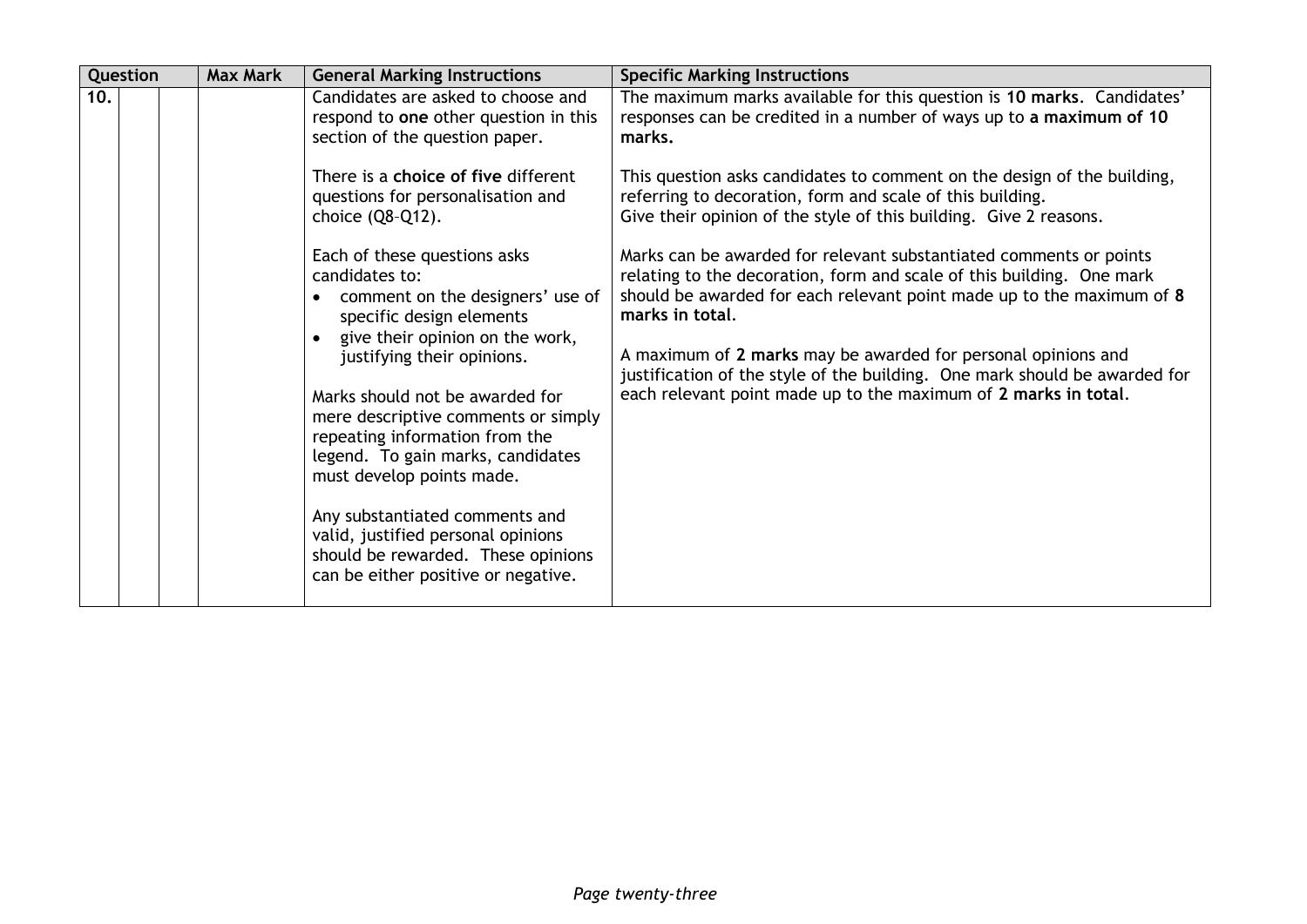| Question | <b>Max Mark</b> | <b>General Marking Instructions</b> | <b>Specific Marking Instructions</b>  |                                                                                                                                                                                                                                                                                                                                                                  |
|----------|-----------------|-------------------------------------|---------------------------------------|------------------------------------------------------------------------------------------------------------------------------------------------------------------------------------------------------------------------------------------------------------------------------------------------------------------------------------------------------------------|
|          |                 |                                     | could have developed in their answer. | The table below outlines appropriate candidate comments which they                                                                                                                                                                                                                                                                                               |
|          |                 |                                     | Decoration                            | speculation on sources of inspiration<br>$\bullet$<br>level of decoration<br>$\bullet$<br>pattern<br>$\bullet$<br>colour<br>$\bullet$<br>variety<br>$\bullet$<br>shape<br>$\bullet$<br>any other well justified comments regarding                                                                                                                               |
|          |                 |                                     | Form                                  | decoration<br>complex<br>$\bullet$<br>geometric forms<br>$\bullet$<br>organic forms<br>$\bullet$<br>comprised of many different sections<br>$\bullet$<br>contrast and variety<br>$\bullet$<br>lack of symmetry<br>$\bullet$<br>the towers rise from a more conventional<br>structure beneath<br>any other well justified comments regarding<br>$\bullet$<br>form |
|          |                 |                                     | Scale                                 | large scale<br>$\bullet$<br>imposing landmark<br>$\bullet$<br>important building<br>$\bullet$<br>variety of heights<br>$\bullet$<br>dominates surroundings<br>$\bullet$<br>any other well justified comments regarding<br>scale                                                                                                                                  |
|          |                 |                                     | Personal opinion                      | striking<br>$\bullet$<br>fairytale/fantastical<br>$\bullet$<br>influence of other cultures<br>$\bullet$<br>like/dislike<br>$\bullet$<br>any other justified comments and opinions on<br>$\bullet$<br>the style of this building                                                                                                                                  |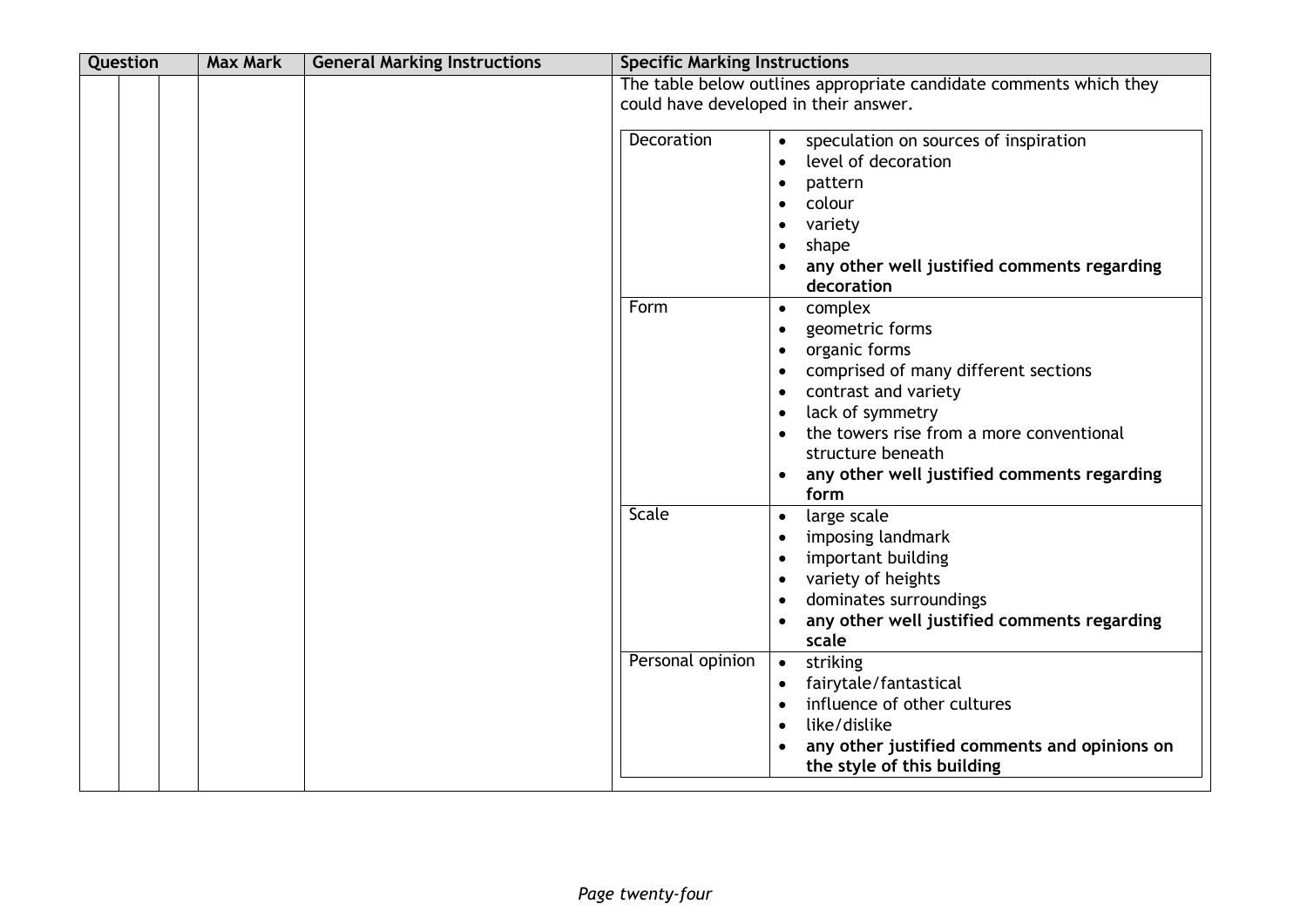| Question | <b>Max Mark</b> | <b>General Marking Instructions</b>                                                                                                                                                                                                                                                                                                                                                                | <b>Specific Marking Instructions</b>                                                                                                                                                                                                                                                                                                                                                                                                                                                                                                                                                                                                                      |
|----------|-----------------|----------------------------------------------------------------------------------------------------------------------------------------------------------------------------------------------------------------------------------------------------------------------------------------------------------------------------------------------------------------------------------------------------|-----------------------------------------------------------------------------------------------------------------------------------------------------------------------------------------------------------------------------------------------------------------------------------------------------------------------------------------------------------------------------------------------------------------------------------------------------------------------------------------------------------------------------------------------------------------------------------------------------------------------------------------------------------|
| 11.      |                 | Candidates are asked to choose and<br>respond to one other question in this<br>section of the question paper.<br>There is a choice of five different<br>questions for personalisation and<br>choice (Q8-Q12).<br>Each of these questions asks<br>candidates to:<br>comment on the designers' use of<br>specific design elements<br>• give their opinion on the work,<br>justifying their opinions. | The maximum marks available for this question is 10 marks. Candidates'<br>responses can be credited in a number of ways up to a maximum of 10<br>marks.<br>This question asks candidates to:<br>comment on methods used by the designer to create this piece,<br>$\bullet$<br>referring to the sources of inspiration, materials and wearability<br>give their own opinion on who might wear this piece.<br>Marks can be awarded for relevant substantiated comments or points<br>relating to the sources of inspiration, materials and wearability. One mark<br>should be awarded for each relevant point made up to the maximum of 8<br>marks in total. |
|          |                 | Marks should not be awarded for<br>mere descriptive comments or simply<br>repeating information from the<br>legend. To gain marks, candidates<br>must develop points made.<br>Any substantiated comments and<br>valid, justified personal opinions<br>should be rewarded. These opinions<br>can be either positive or negative.                                                                    | A maximum of 2 marks may be awarded for personal opinions and<br>justification on who might wear this piece. One mark should be awarded<br>for each relevant point made up to the maximum of 2 marks in total.                                                                                                                                                                                                                                                                                                                                                                                                                                            |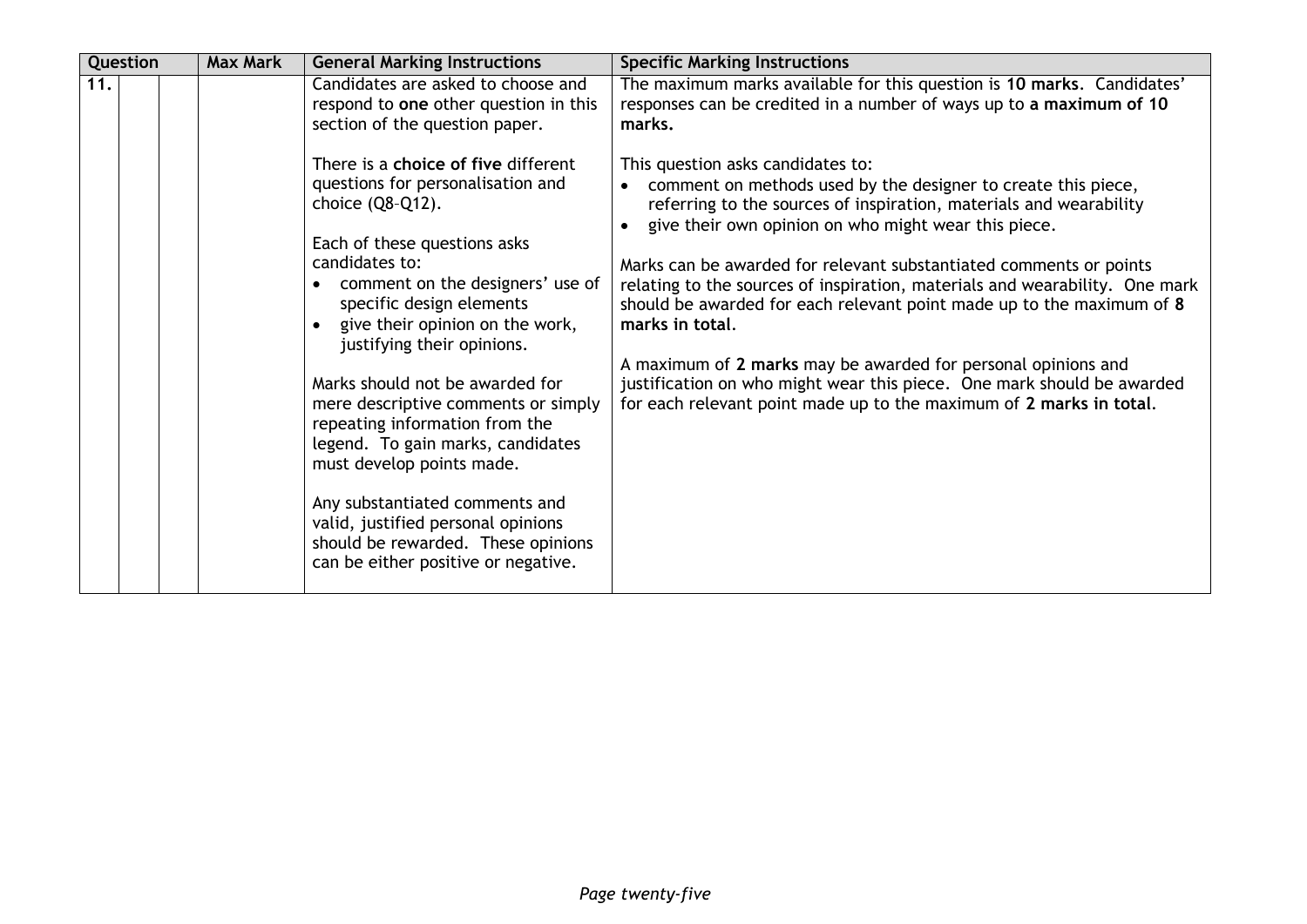| Question | <b>Max Mark</b> | <b>General Marking Instructions</b> | <b>Specific Marking Instructions</b>  |                                                                                                                                                                                                                                                                                                                                                     |
|----------|-----------------|-------------------------------------|---------------------------------------|-----------------------------------------------------------------------------------------------------------------------------------------------------------------------------------------------------------------------------------------------------------------------------------------------------------------------------------------------------|
|          |                 |                                     | could have developed in their answer. | The table below outlines appropriate candidate comments which they                                                                                                                                                                                                                                                                                  |
|          |                 |                                     | Sources of<br>Inspiration             | speculation on possible sources of inspiration<br>$\bullet$<br>any well justified comments regarding sources<br>of inspiration                                                                                                                                                                                                                      |
|          |                 |                                     | materials                             | colour and texture<br>$\bullet$<br>unconventional materials<br>$\bullet$<br>durability<br>$\bullet$<br>construction<br>$\bullet$<br>the visual impact<br>$\bullet$<br>effectiveness of the painted surface and the<br>$\bullet$<br>range of marks created<br>any other well justified comments regarding<br>materials                               |
|          |                 |                                     | Wearability                           | oversized and not practical to wear<br>$\bullet$<br>papier mâché<br>$\bullet$<br>the weight of the piece might make it<br>uncomfortable for the wearer<br>the putting on and taking off would be difficult<br>$\bullet$<br>the painted papier mâché would be fragile<br>$\bullet$<br>any other well justified comments regarding the<br>wearability |
|          |                 |                                     | Personal Opinion                      | catwalk piece<br>$\bullet$<br>theatrical<br>$\bullet$<br>speculation on type of wearer<br>one-off piece<br>$\bullet$<br>any other well justified comments and opinions<br>on the style of this piece                                                                                                                                                |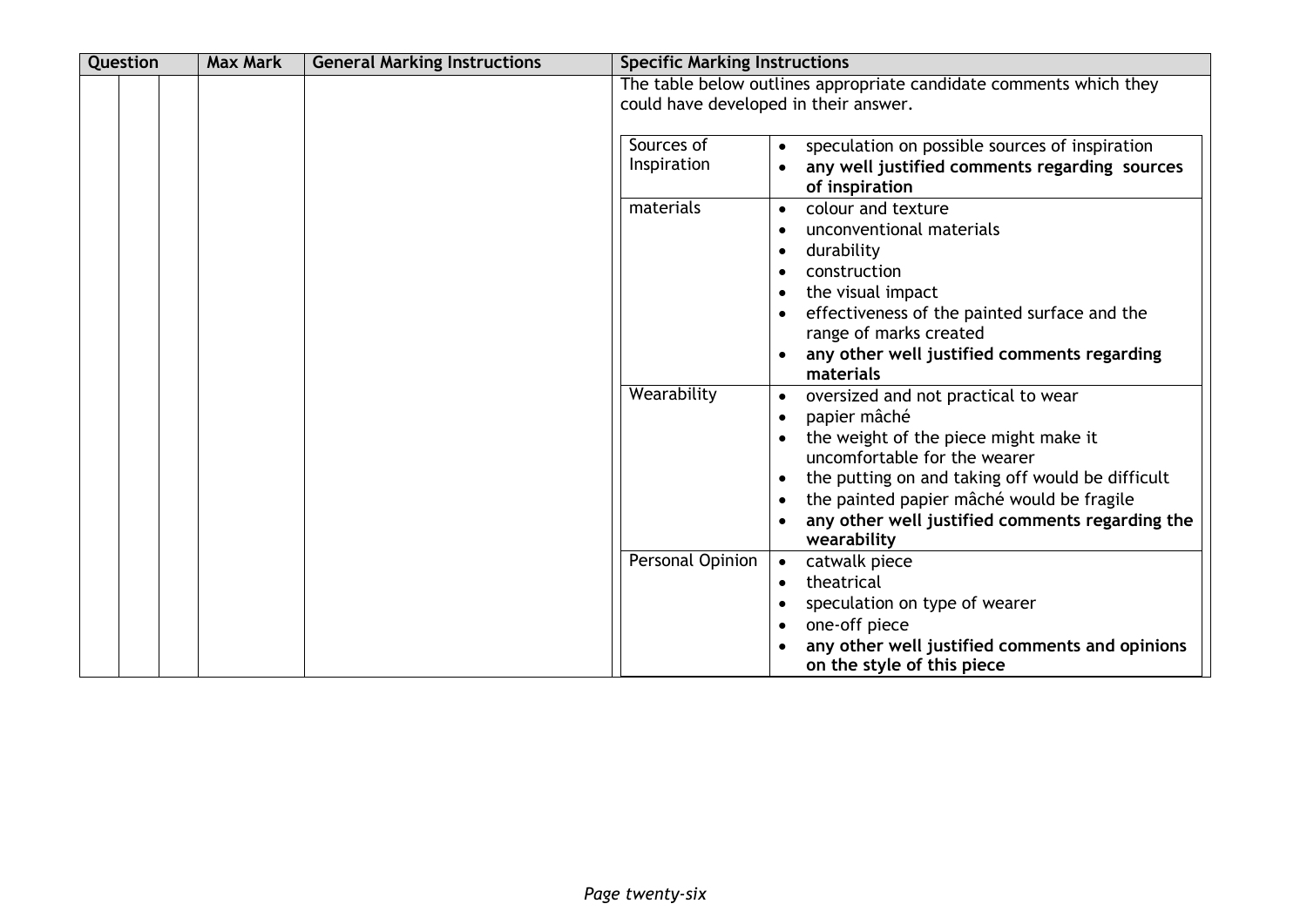| Question | <b>Max Mark</b> | <b>General Marking Instructions</b>                                                                                                                                        | <b>Specific Marking Instructions</b>                                                                                                                                                                                                 |
|----------|-----------------|----------------------------------------------------------------------------------------------------------------------------------------------------------------------------|--------------------------------------------------------------------------------------------------------------------------------------------------------------------------------------------------------------------------------------|
| 12.      | 10              | Candidates are asked to choose and<br>respond to one other question in this<br>section of the question paper.                                                              | The maximum marks available for this question is 10 marks. Candidates'<br>responses can be credited in a number of ways up to a maximum of 10<br>marks.                                                                              |
|          |                 | There is a choice of five different<br>questions for personalisation and<br>choice (Q8-Q12).                                                                               | This question asks candidates to:<br>comment on the range of designs, referring to fitness for purpose, style<br>and visual impact.<br>Give their opinion on the effectiveness of the set of outfits. Give two                       |
|          |                 | Each of these questions asks<br>candidates to:                                                                                                                             | reasons                                                                                                                                                                                                                              |
|          |                 | comment on the designers' use of<br>specific design elements<br>• give their opinion on the work,<br>justifying their opinions.                                            | Marks can be awarded for relevant substantiated comments or points<br>relating to fitness for purpose, style and visual impact. One mark should<br>be awarded for each relevant point made up to the maximum of 8 marks<br>in total. |
|          |                 | Marks should not be awarded for<br>mere descriptive comments or simply<br>repeating information from the<br>legend. To gain marks, candidates<br>must develop points made. | A maximum of 2 marks may be awarded for personal opinion of the<br>effectiveness of the set of outfits and justification. One mark should be<br>awarded for each relevant point made up to the maximum of 2 marks in<br>total.       |
|          |                 | Any substantiated comments and<br>valid, justified personal opinions<br>should be rewarded. These opinions<br>can be either positive or negative.                          |                                                                                                                                                                                                                                      |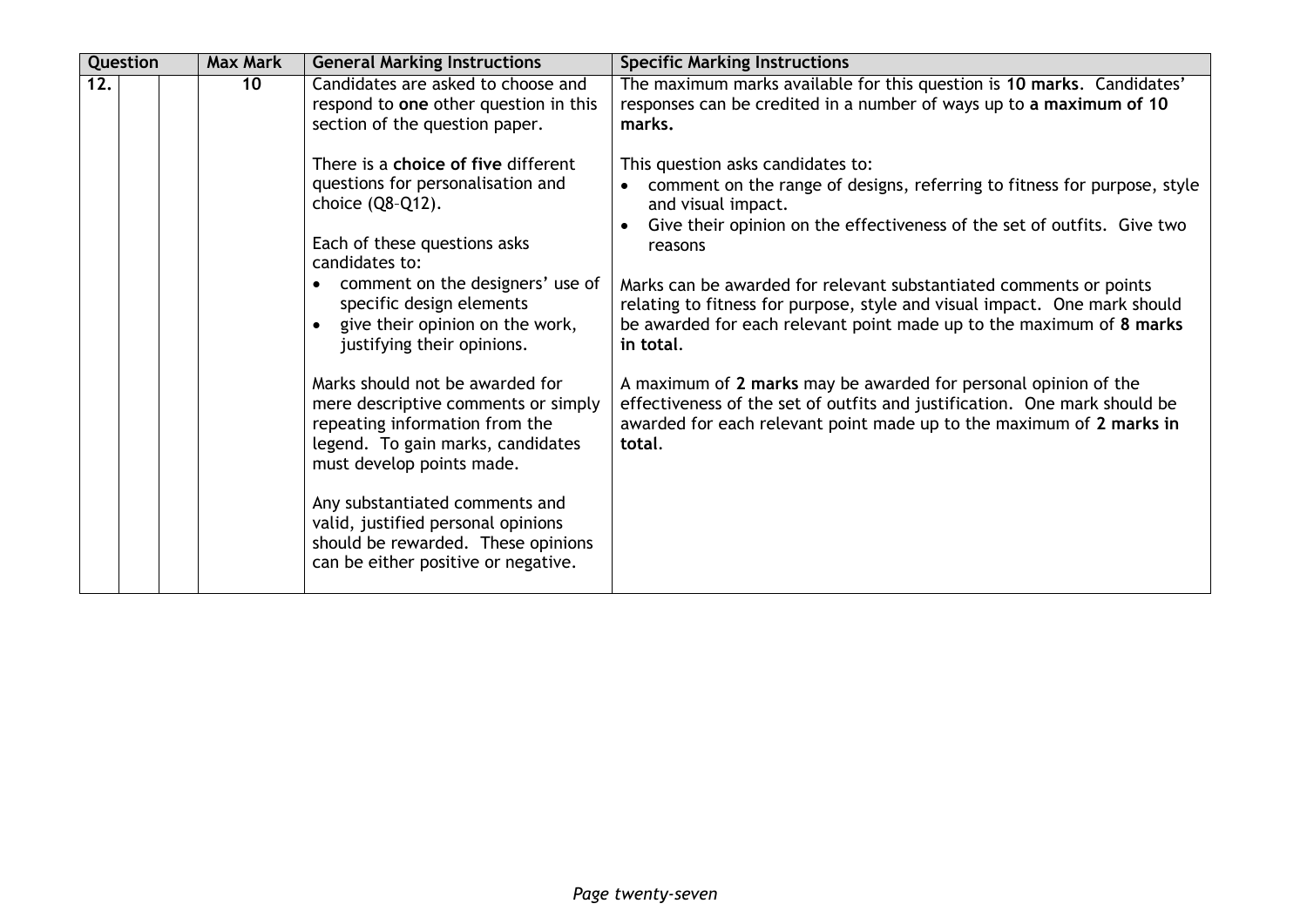| Question | <b>Max Mark</b> | <b>General Marking Instructions</b> | <b>Specific Marking Instructions</b>                                                                                                                                                                                                                                                                                                                                                                                                                                                                      |
|----------|-----------------|-------------------------------------|-----------------------------------------------------------------------------------------------------------------------------------------------------------------------------------------------------------------------------------------------------------------------------------------------------------------------------------------------------------------------------------------------------------------------------------------------------------------------------------------------------------|
|          |                 |                                     | The table below outlines appropriate candidate comments which they<br>could have developed in their answer.                                                                                                                                                                                                                                                                                                                                                                                               |
|          |                 |                                     | Fitness for<br>to generate pride and boost morale<br>$\bullet$<br>purpose<br>emphasis on differences between outfits<br>some are tight-fitting<br>$\bullet$<br>some are loose-fitting<br>appropriate to the sport<br>functional as well as fashionable<br>high tech fabrics<br>$\bullet$<br>durability<br>any other well justified comments regarding the<br>fitness for purpose                                                                                                                          |
|          |                 |                                     | Style<br>based on the national flag<br>$\bullet$<br>adapted for each outfit<br>gender has influenced the designs<br>bold design<br>$\bullet$<br>limited range of colour<br>related to function<br>abstract interpretation<br>eye-catching<br>$\bullet$<br>team identity<br>accentuates athletic physique<br>contrast of colour and shape<br>any other well justified comments regarding style                                                                                                             |
|          |                 |                                     | <b>Target</b><br>sports fans and supporters<br>$\bullet$<br>audience<br>athletes<br>collectors of memorabilia<br>$\bullet$<br>media<br>$\bullet$<br>tourists<br>$\bullet$<br>any other well justified comments regarding the<br>visual impact<br>Personal<br>have to be practical and fashionable<br>opinion<br>have to be recognisable as part of Team GB<br>have to be durable<br>$\bullet$<br>any other justified comments regarding the<br>effectiveness of the design either positive or<br>negative |